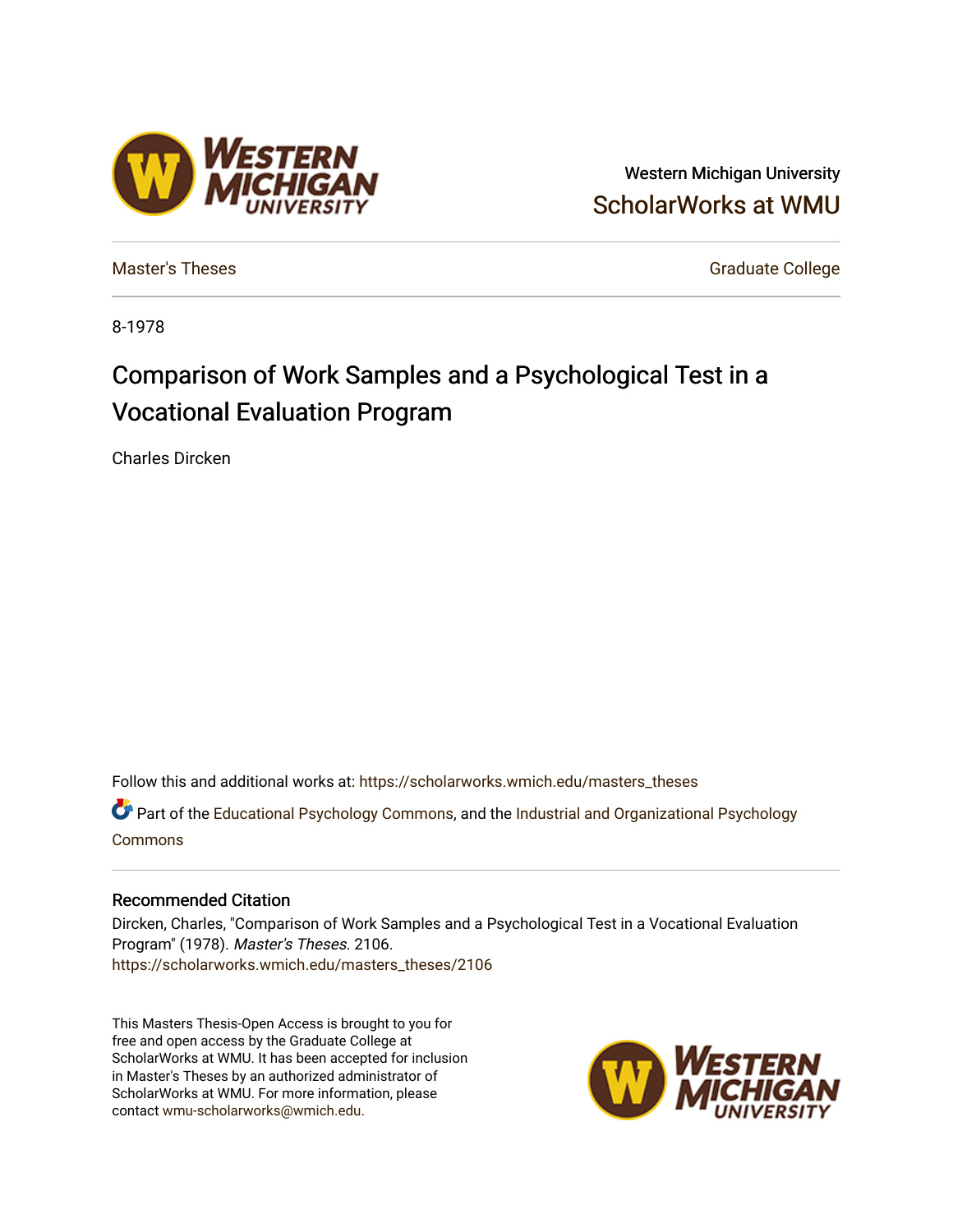# COMPARISON OF WORK SAMPLES AND A PSYCHOLOGICAL TEST IN A VOCATIONAL EVALUATION PROGRAM

by

Charles Dircken

A Thesis Submitted to the Faculty of The Graduate College in partial fulfillment of the Degree of Master of Arts

> Western Michigan University Kalamazoo, Michigan August 1978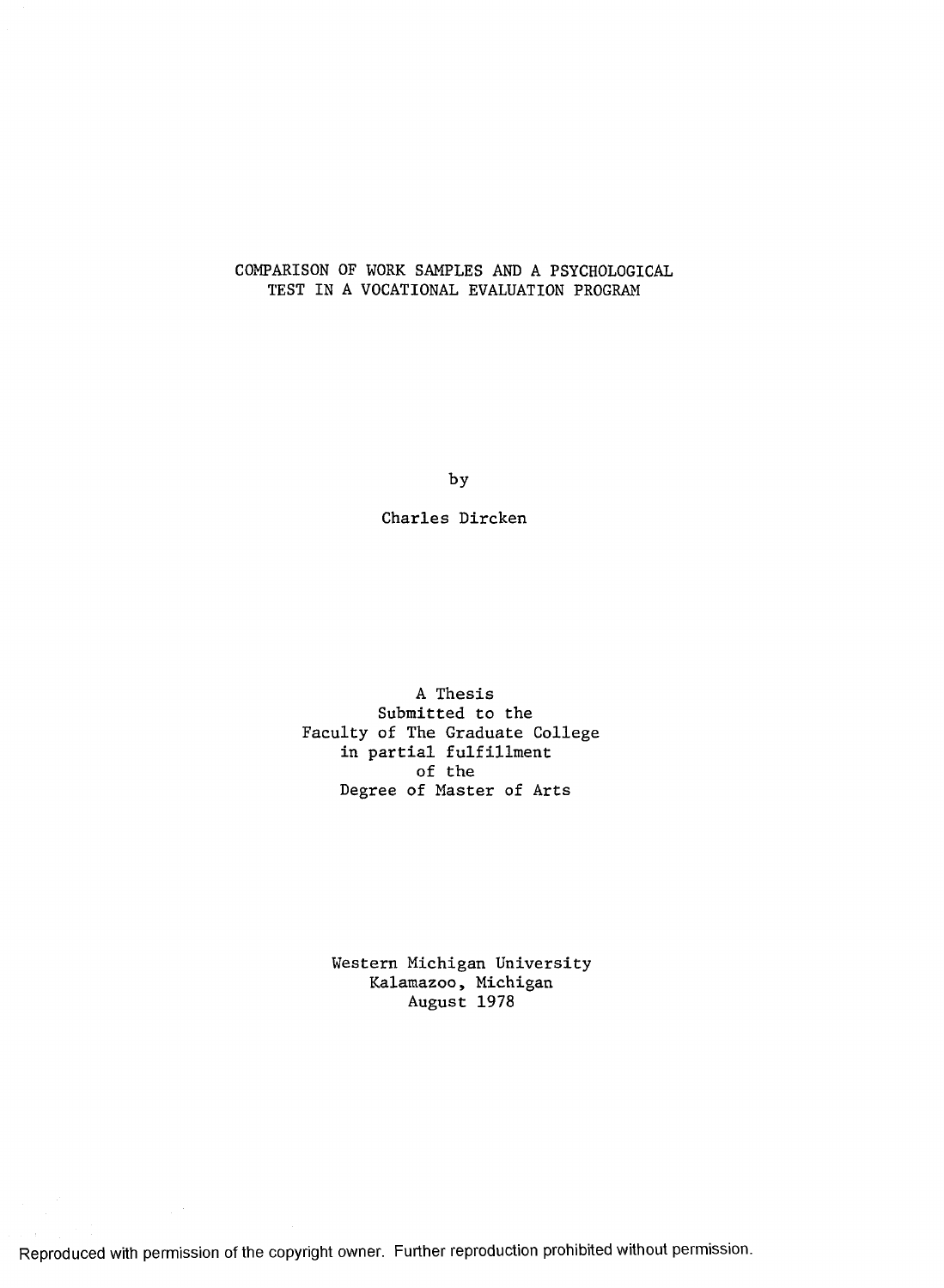#### ACKNOWLEDGEMENTS

In writing this thesis, I have benefited from the encouragement, advice, and constructive criticism of Professors Frederick Gault, Chris Koronakos, and William Richardson. My thanks go to them, as to the many others at Western Michigan University, who have given much needed help. Appreciation is also extended to Leonard W. Lee, Director of State Technical Institute and Rehabilitation Center for permitting this research to be conducted at this facility, making subjects available for testing, and his constructive suggestions. Responsibility for the accuracy of all data obtained and reported rests entirely with me.

Charles Dircken

ii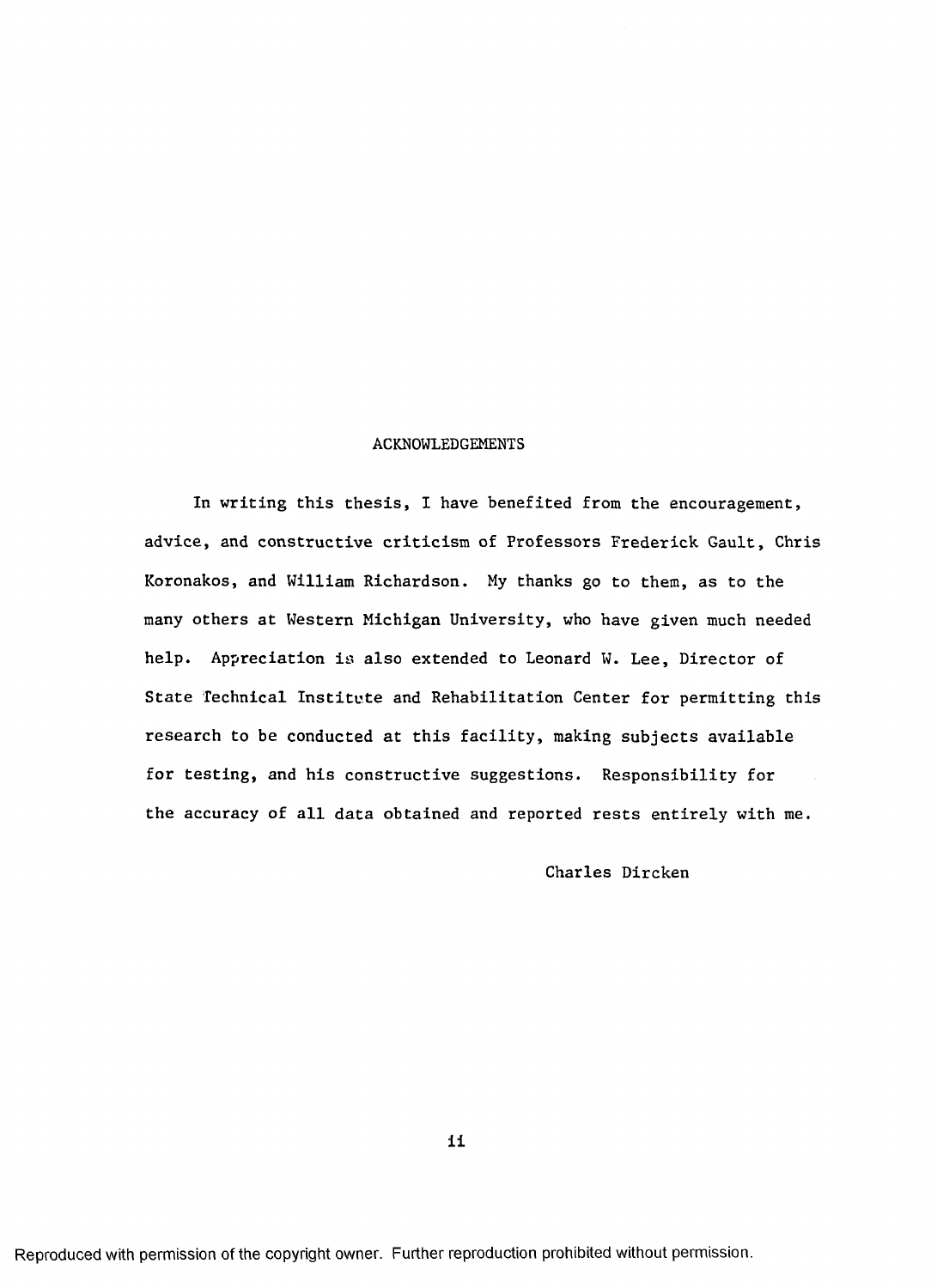#### INFORMATION TO USERS

I

This material was produced from a microfilm copy of the original document. While the most advanced technological means to photograph and reproduce this document have been used, the quality is heavily dependent upon the quality of the original submitted.

The following explanation of techniques is provided to help you understand markings or patterns which may appear on this reproduction.

- 1.The sign or "target" for pages apparently lacking from the document photographed is "Missing Page(s)". If it was possible to obtain the missing page(s) or section, they are spliced into the film along with adjacent pages. This may have necessitated cutting thru an image and duplicating adjacent pages to insure you complete continuity.
- 2. When an image on the film is obliterated with a large round black mark, it is an indication that the photographer suspected that the copy may have moved during exposure and thus cause a blurred image. You will find a good image of the page in the adjacent frame.
- 3. When a map, drawing or chart, etc., was part of the material being photographed the photographer followed a definite method in "sectioning" the material. It is customary to begin photoing at the upper left hand corner of a large sheet and to continue photoing from left to right in equal sections with a small overlap. If necessary, sectioning is continued again - beginning below the first row and continuing on until complete.
- 4. The majority of users indicate that the textual content is of greatest value, however, a somewhat higher quality reproduction could be made from "photographs" if essential to the understanding of the dissertation. Silver prints of "photographs" may be ordered at additional charge by writing the Order Department, giving the catalog number, title, author and specific pages you wish reproduced.
- 5. PLEASE NOTE: Some pages may have indistinct print. Filmed as received.

**University Microfilms International** 300 North Zeeb Road Ann Arbor, Michigan 48106 USA St. John's Road, Tyler's Green High Wycombe, Bucks, England HP10 8HR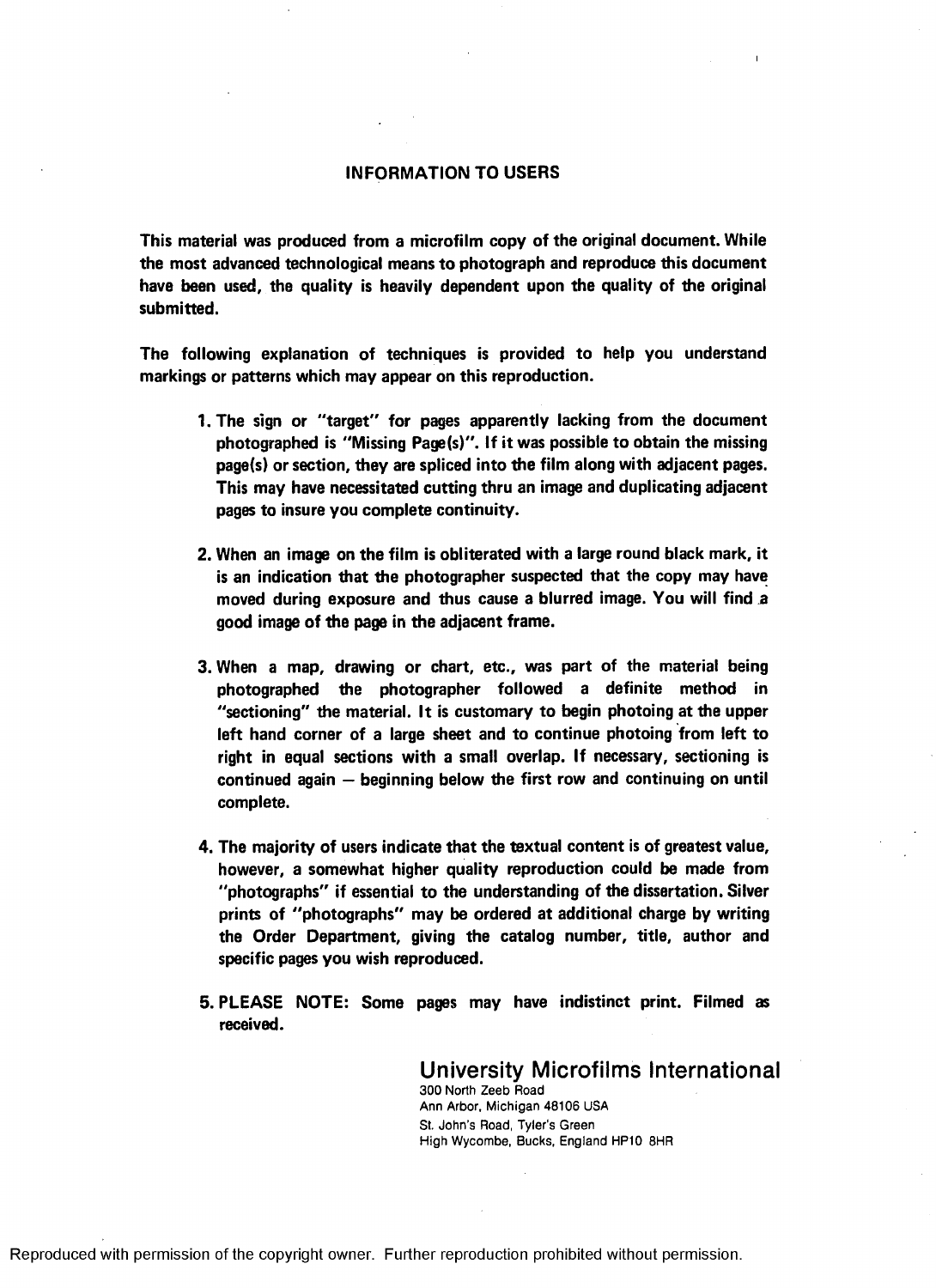# MASTERS THESIS 13-12,000

 $\frac{1}{2}$ i<br>1

÷

 $\frac{1}{l}$ 

DIRCKEN, Charles COMPARISON OF WORK SAMPLES AND A PSYCHOLOGICAL TEST IN A VOCATIONAL EVALUATION PROGRAM.

Western Michigan University, M.A., 1978

**University Microfilms International, Ann Arbor, Michigan 48106**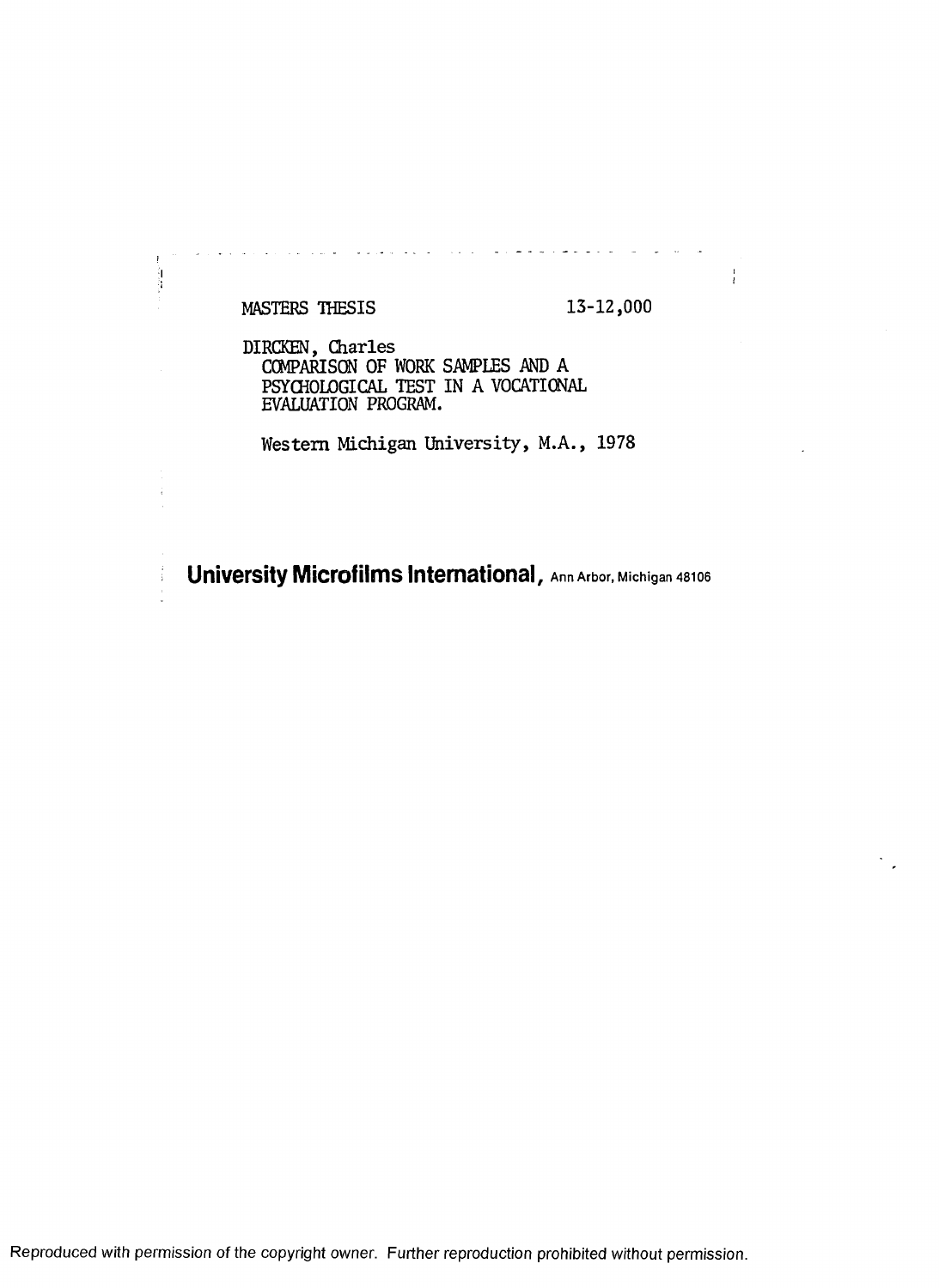#### TABLE OF CONTENTS

| CHAPTER |                        | PAGE |
|---------|------------------------|------|
|         |                        |      |
| H       |                        |      |
| III     | RESULTS                | 5    |
| IV      |                        | -19  |
| v       |                        | 22   |
| VT      | .<br><b>REFERENCES</b> | 24   |

 $\ddot{\phantom{a}}$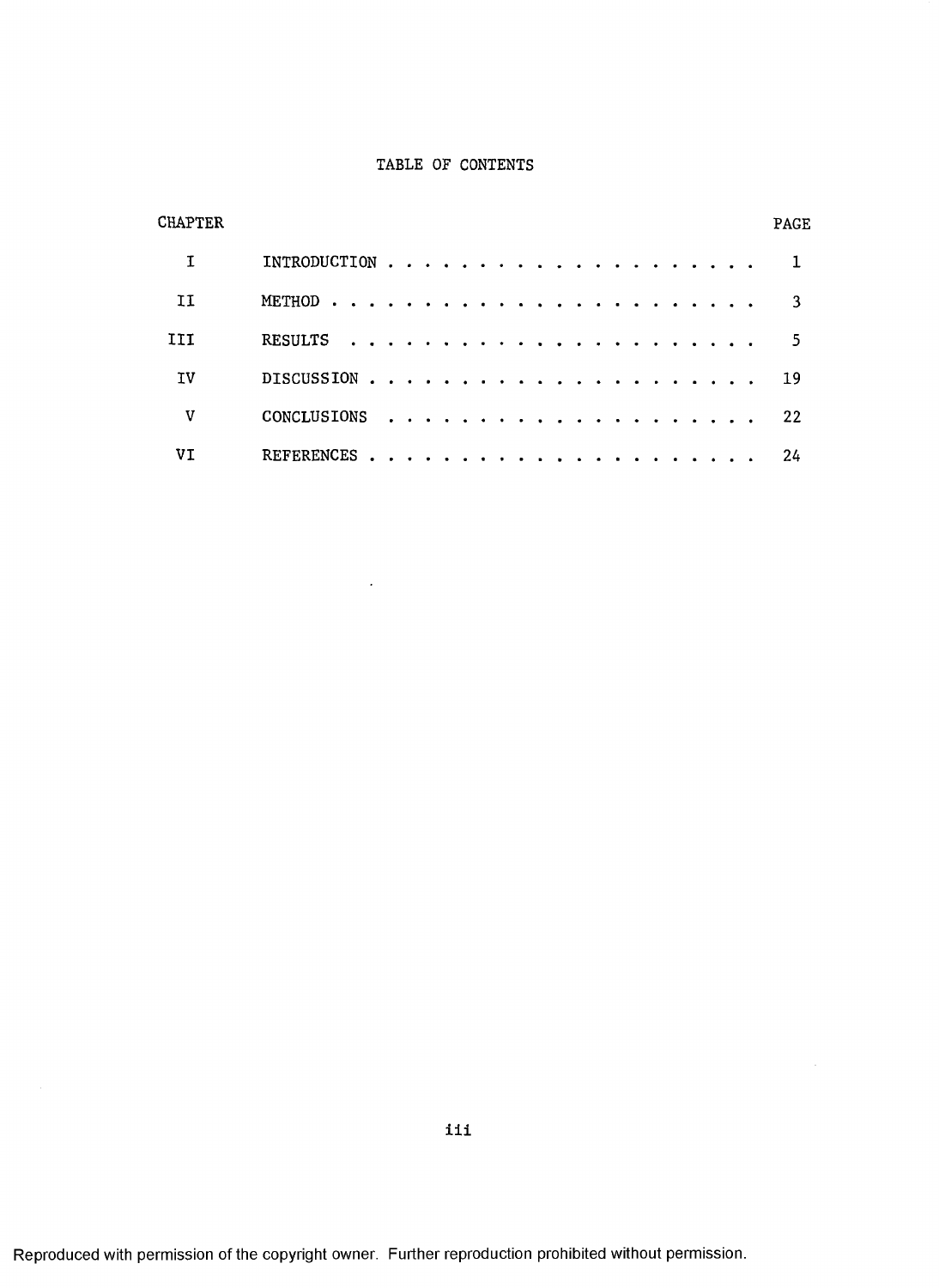#### INTRODUCTION

Work samples are evaluation tools utilized to assess an individual's skills and vocational potential. These tools are used extensively in vocational evaluation programs serving persons with various physical and emotional impairments so as to qualify for Federal-State Department of Vocational Rehabilitation Services. "The primary impetus for work sample evaluation derived from growing awareness that psychological testing was an ineffective method for evaluation of a large minority of the disabled population and that an alternative technique was needed." (Pruitt, 1970)

Although psychological testing has been criticized as effective assessment techniques, many are still widely used and advocated (Sankovsky, 1975; Botterbusch, 1973;1976). Gordon (1967) determined there was no significant differences in the validity of predictions favoring theory-oriented clinical assessment over work sample measurements, psychometric measurement, or an abbreviated assessment approach. What appears lacking in the criticism of psychological tests is a clear definition of what is a psychological test.

A survey of 15 facilities in Michigan indicated all but one used various psychological tests, aptitude tests, achievement tests, and personality and adjustment tests. The rationale for not utilizing psychological tests at the one state operated facility appears to be based on philosophical theory without any endeavor to substantiate or evaluate the work sample technique.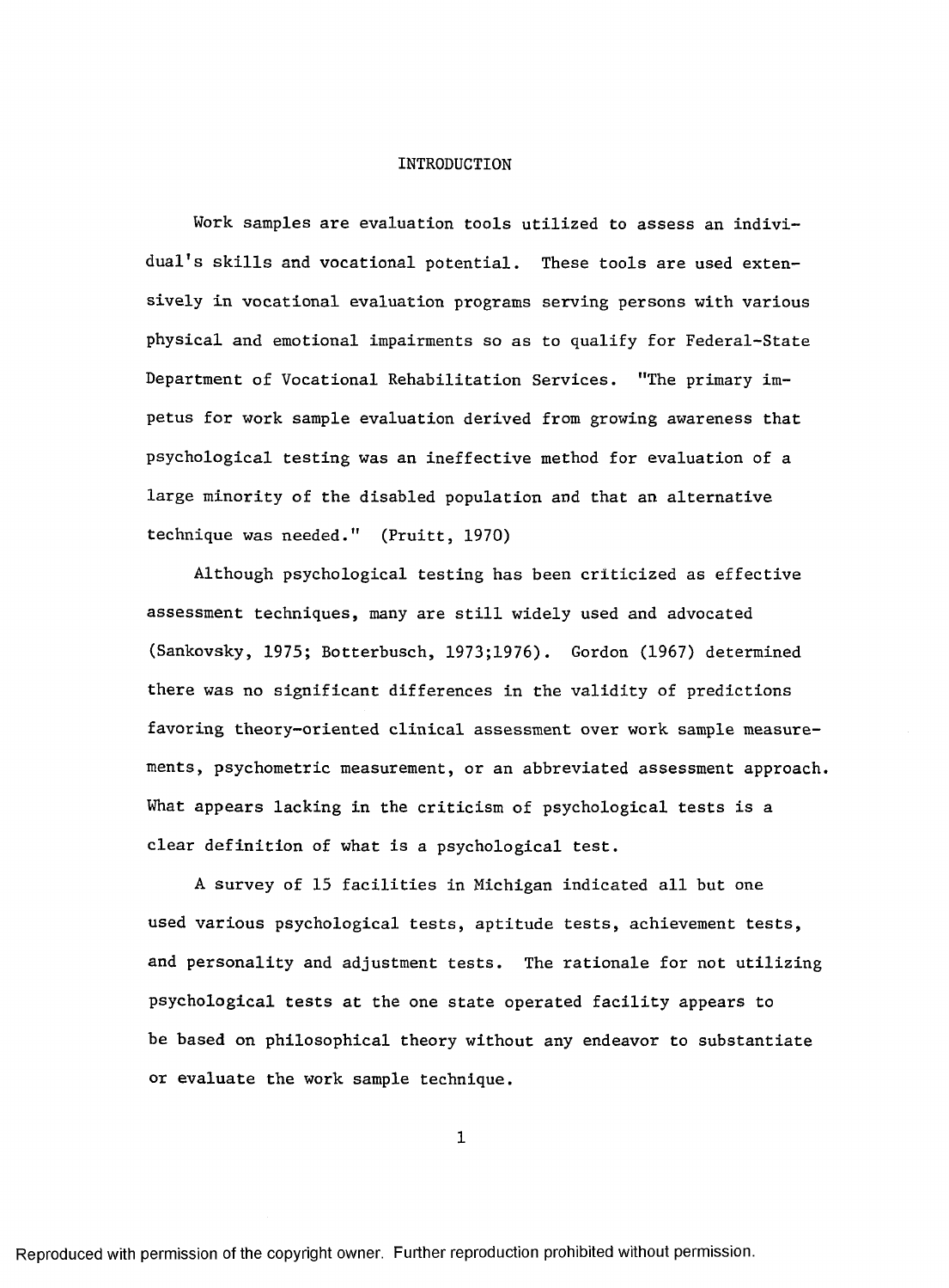The present research compared predictions made from client participation on work samples, the Crawford Small Parts Dexterity Test (CSPDT), and a modification of standard administration methods for the CSPDT. Work samples selected for comparison were Dental Technology, Jewelry Repair, Office Machine Repair, and Watch and Clock Repair since all of these require fine finger dexterity and eye-hand coordination in working with small parts. These are skills purportedly measured by the CSPDT. Significant discrepancy might be anticipated in predictions between the three testing methods if one procedure were superior to the other(s).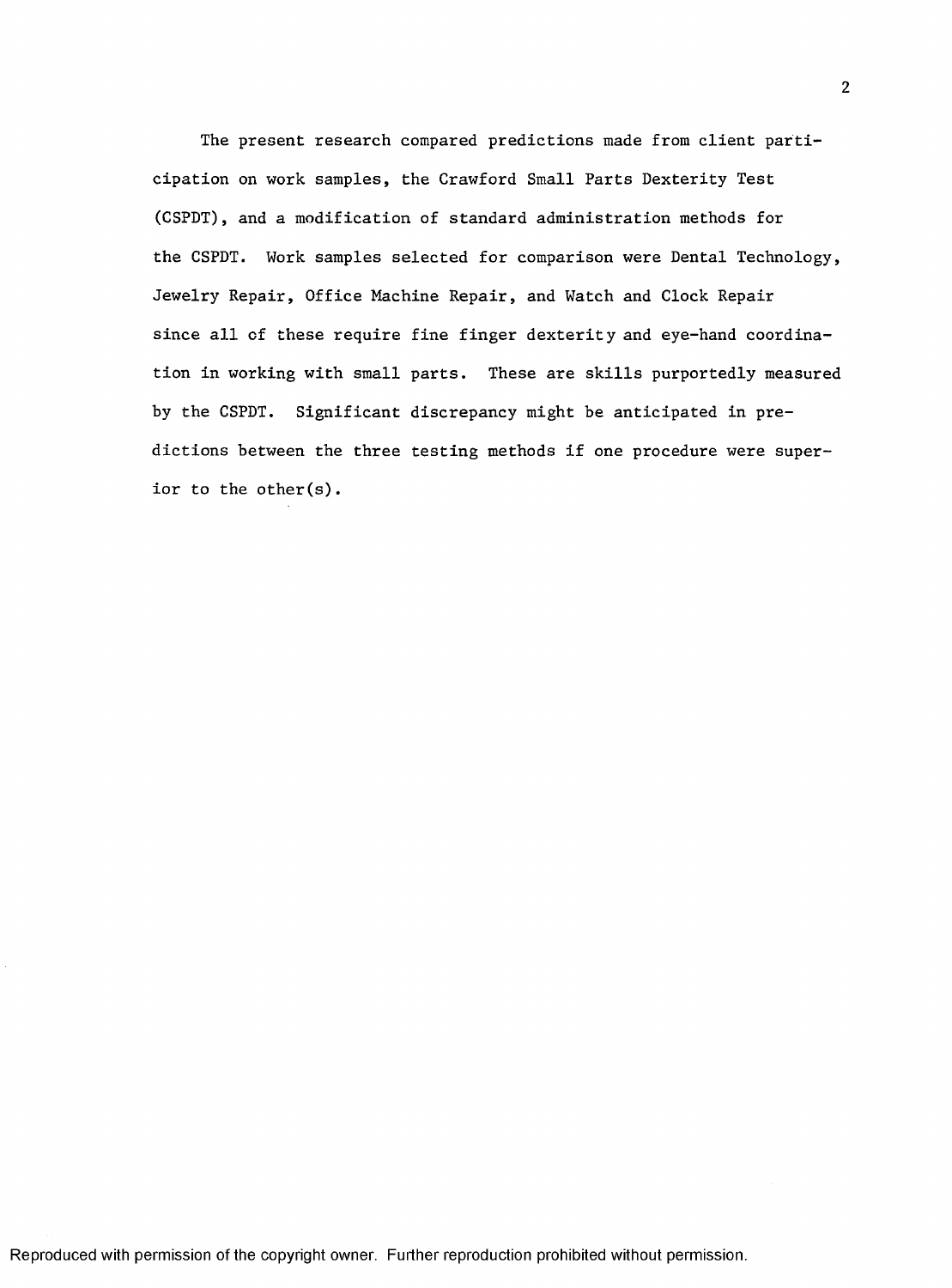#### METHOD

Experimental subjects were drawn from two successive enrollment groups in a vocational evaluation program to which they were referred by the State of Michigan Department of Vocational Rehabilitation Services. Persons who, in the regular evaluation process, participated in the Dental Technology, Jewelry Repair, Office Machine Repair, or Watch and Qlock Repair Work Samples automatically were tested with the CSPDT and the Crawford Small Parts Dexterity Test-Modified (CSPDT-Modified). Subjects participating in two or more work samples were tested only one time on the CSPDT and CSPDT-Modified. This resulted in 37 subjects, aged 18 to 56 (median age 26) who participated in 49 work sample administrations serving as the experimental group.

Eighteen students enrolled in the Dental Technology, Office Machine Services, and Watch and Jewelry Repair training programs served as the control group. Six persons were randomly selected from each of these training programs. Because of time constraints imposed by instructional staff, only the CSPDT-Modified was administered to the control group. This was satisfactory for control purposes since the purpose of this research was to determine if there were significant discrepancies between predictions made from three testing procedures.

Work samples were designed by facility staff to predict training potential for the respective training and have been utilized for three or more years. Administration methods and norms have not been formally written and rely essentially on the individual administrator's experience. Despite this lack of standardization, confidence in these testing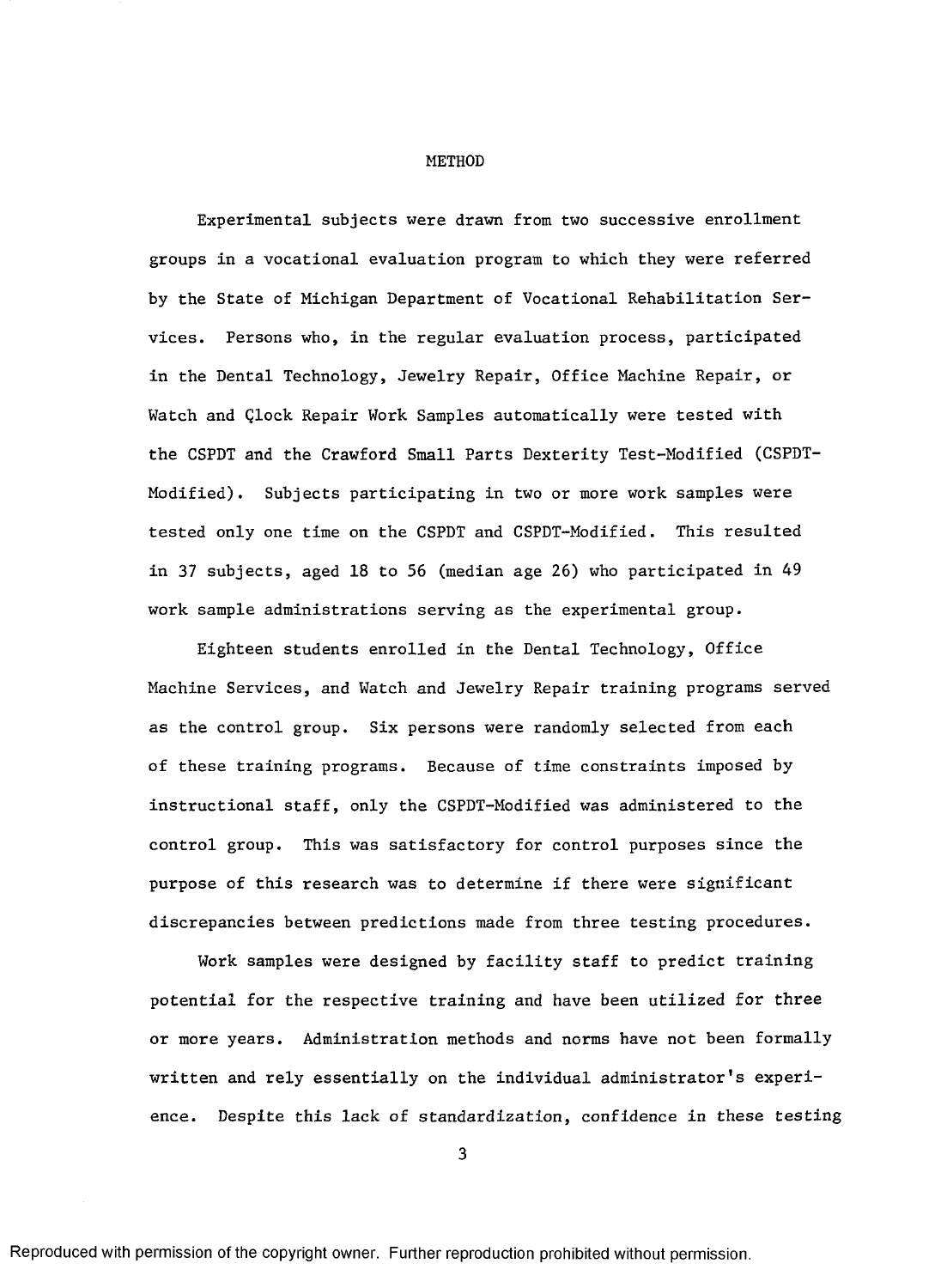tools is high with most staff members at this facility and they remain, esentially, the only assessment tools utilized.

The CSPDT is a standardized performance test designed to measure fine eye-hand coordination. It is comprised of a board containing 42 holes on the left side, 42 holes on the right side, and three bins for pins, collars, and screws across the top portion. For the one part, the examiner uses tweezers to pick up one pin, place it in a hole, and to pick up one collar to fit over the pin. This procedure is done six times for the top row on the right side of the board for practice. The process is then repeated for the remaining 36 holes on the right side of the board while the examiner times the examinee with a stop watch. Screws are inserted, one at a time, in the holes on the left side of the board and screwed all the way down using a screw driver. After completing the six holes at the top for practice the examinee is again timed while repeating this procedure for the remaining 36 holes. Norms have been established for various sample groups and are published in the 1956 Revised Manual by the Psychological Corporation.

For CSPDT-Modified the timed portions of the CSPDT were repeated four more times. Norms used for both the CSPDT and CSPDT-Modified were male trade and technical high school students. When repetition required more than one and a half hours testing was terminated, even if five trials were not completed.

 $\mathbf{F}_{\mathbf{G}}$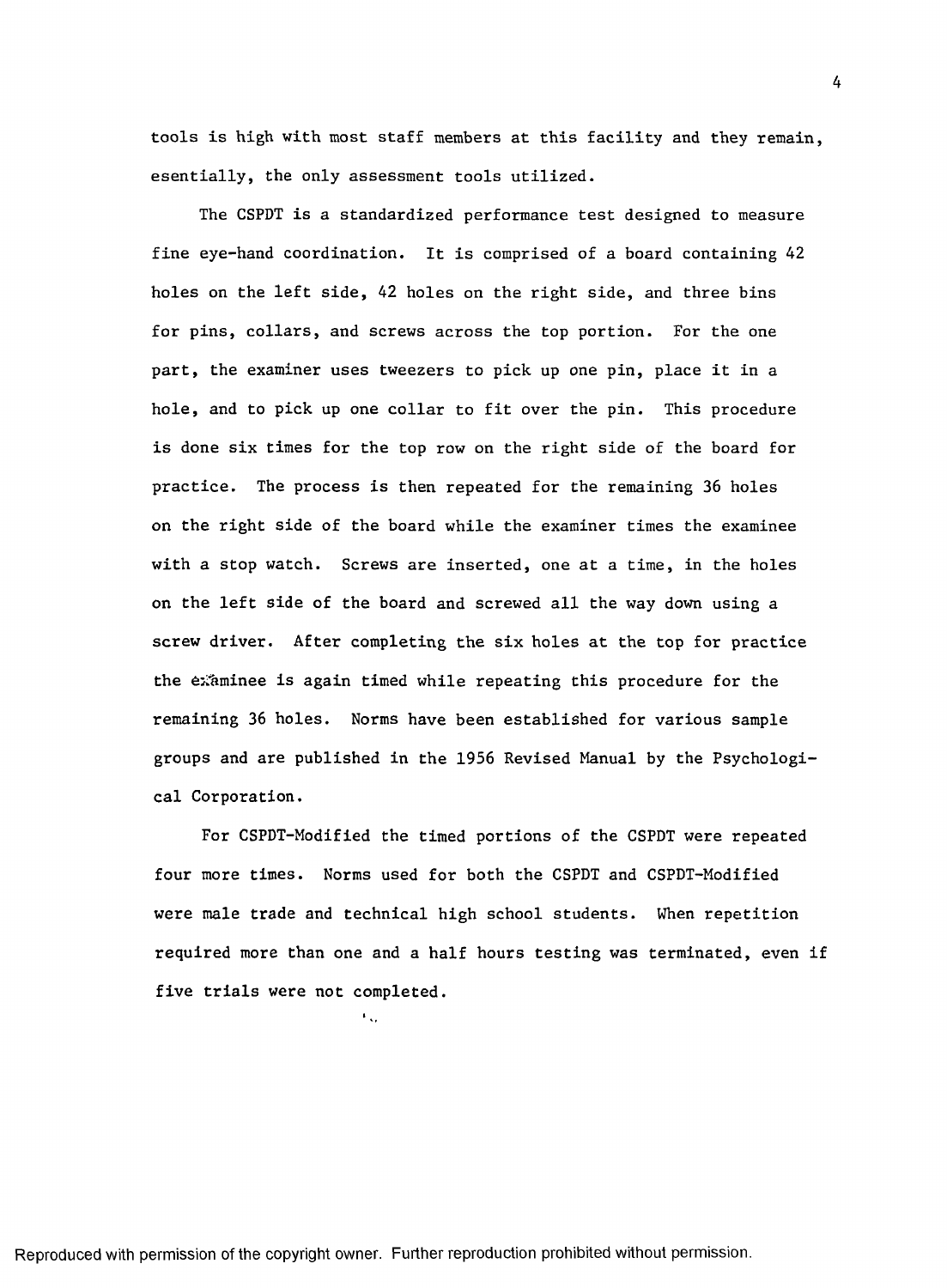#### RESULTS

Of the 49 work sample administrations there were 11 recommendations for potential to satisfactory complete specified training programs. Had the CSPDT-1 Trial (Standard Method) administration only been employed, only one of those persons would have been rated as having the necessary manipulative skills. Utilizing the CSPDT-Modified Procedure resulted in five of the eleven subjects being recommended and one as being questionable. Two other subjects would have been recommended using CSPDT-Modified and five rated questionable that were recommended by the work samples. Figure 1 lists predictions by work samples for all subjects and provides comparisons to the prognosis offered by the two methods of administering the CSPDT.

There were 20 discrepancies between results from the work samples and those of the CSPDT, using either method. These discrepancies are shown in Figure 2.

Since Watch and Clock Repair and Jewelry Repair Training constitutes one training department, there were only three training departments from which to draw control subjects for the CSPDT. Comparison of instructors' ratings and predictions from the two CSPDT administration methods are shown in Figure 3. Agreement between instructors' ratings and CSPDT-1 Trial was very low while CSPDT-Modified extremely high.

One year after obtaining these results it was discovered that only one of the experimental subjects had entered any of the three training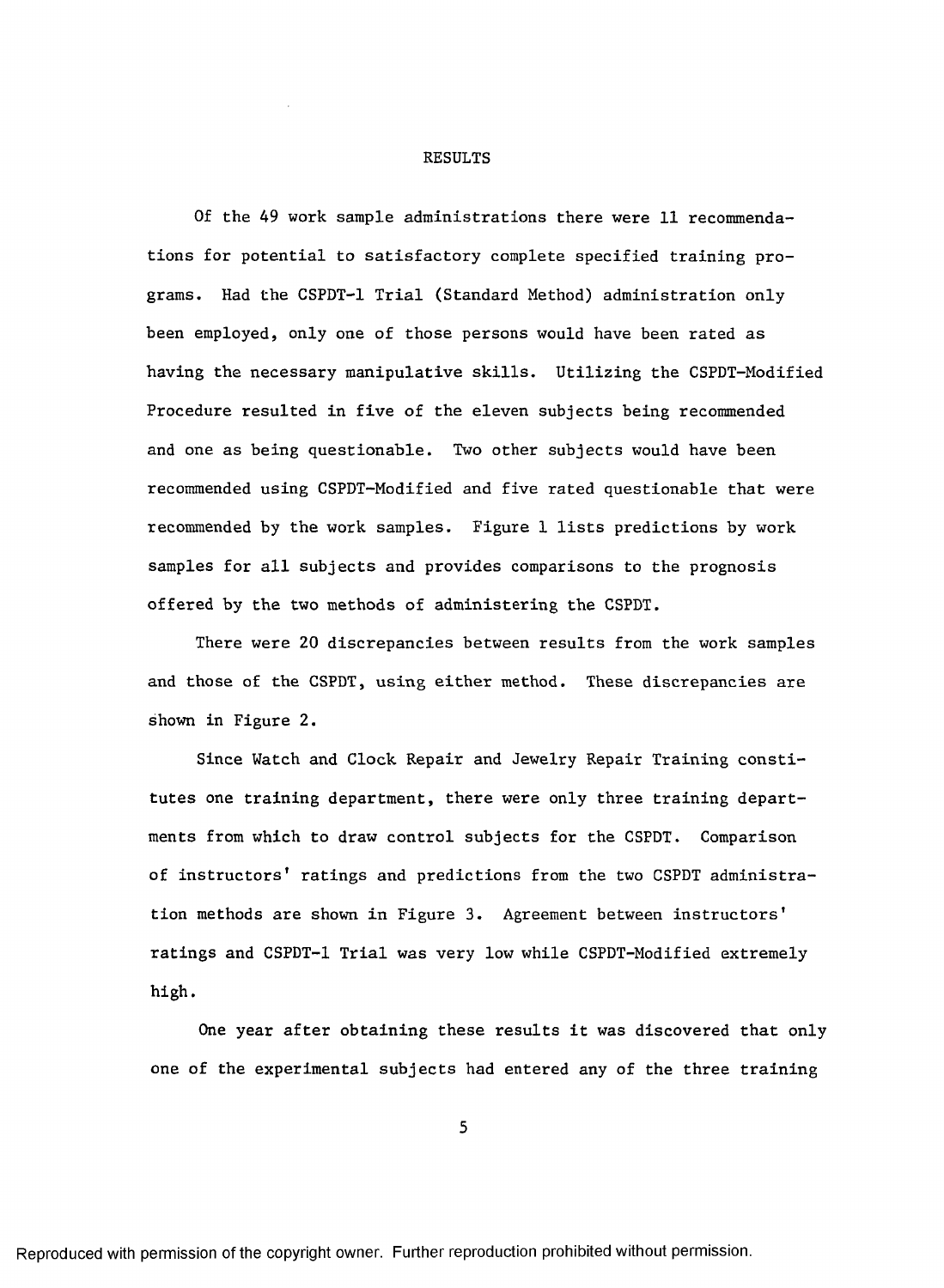Figure 1: Comparison of predictions from work samples, CSPDT-1 Trial, CSPDT-Modified.

 $\mathcal{L}$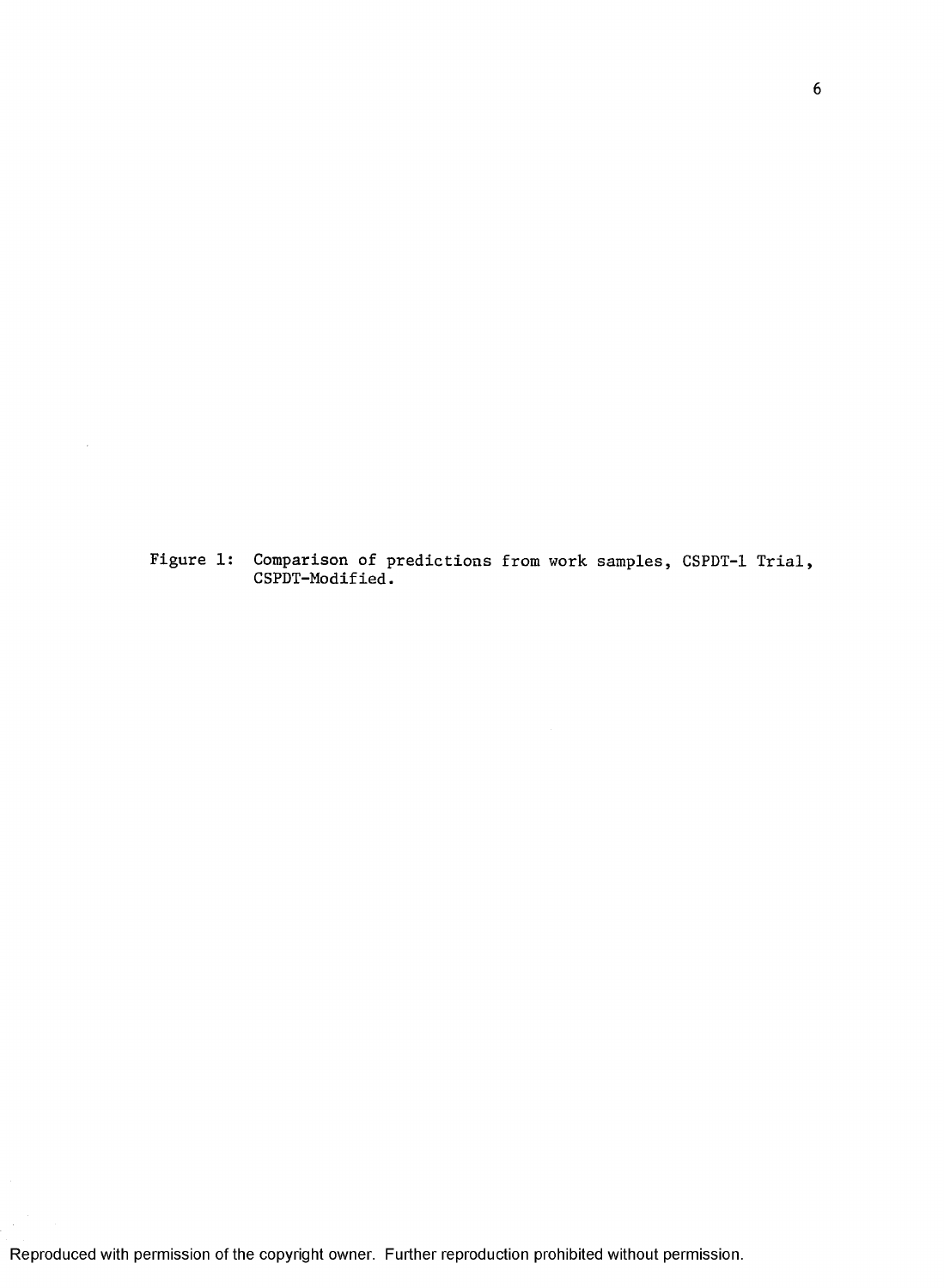#### FIGURE 1

## COMPARISON OF PREDICTIONS FROM WORK SAMPLES, CSPDT-1 TRIAL, CSPDT-MODIFIED

# Experimental Group

 $\sim 10^7$ 

 $\mathbb{R}^2$ 

| Training<br>Programs |                |                |                         |                         |     |    |     |    |    |    |     |     |    |     |    |  |
|----------------------|----------------|----------------|-------------------------|-------------------------|-----|----|-----|----|----|----|-----|-----|----|-----|----|--|
|                      | Subject No.    | 4              | 7                       | 8                       | 9   | 11 | 12  | 14 | 16 | 22 | 24  | 27  | 30 | 35  | 37 |  |
|                      | Work Sample    | Yes            | ?                       | No                      | Yes | No | Yes | No | No | No | No  | Yes | No | No  | No |  |
| Dental Tech          | CSPDT-1 Trial  | No             | $\overline{\mathbf{?}}$ | No                      | No  | No | No  | No | No | ?  | No  | ?   | No | Yes | No |  |
|                      |                |                | $\ddot{\textbf{c}}$     |                         |     |    |     |    | No | ?  | No  | Yes | No |     |    |  |
|                      | CSPDT-Modified | No             |                         | No                      | Yes | No | No  | No |    |    |     |     |    | Yes | No |  |
|                      |                |                |                         |                         |     |    |     |    |    |    |     |     |    |     |    |  |
|                      | Subject No.    | 4              | 6                       | 7                       | 9   | 11 | 13  | 15 | 20 | 22 | 25  | 27  | 32 | 33  |    |  |
| Jewelry              | Work Sample    | No             | Yes                     | ?                       | Yes | No | No  | No | No | ?  | No  | No  | No | No  |    |  |
|                      | CSPDT-1 Trial  | No.            | Yes                     | ?                       | No  | No | No  | No | No | ?  | No  | ?   | No | No  |    |  |
| Repair               |                |                |                         | $\overline{?}$          |     |    |     |    |    | ?  |     |     |    |     |    |  |
|                      | CSPDT-Modified | No             | Yes                     |                         | Yes | No | No  | No | No |    | No  | Yes | No | No  |    |  |
|                      |                |                |                         |                         |     |    |     |    |    |    |     |     |    |     |    |  |
|                      | Subject No.    | $\overline{2}$ | 3                       | 5.                      | 10  | 23 | 28  | 29 | 31 | 34 | 36  |     |    |     |    |  |
| Office Mach-         | Work Sample    | No             | No                      | No                      | No  | No | Yes | No | No | No | No  |     |    |     |    |  |
| ine Service          | CSPDT-1 Trial  | No             | $\ddot{\phantom{0}}$    | $\overline{\mathbf{?}}$ | No  | No | No  | No | No | No | No  |     |    |     |    |  |
|                      | CSPDT-Modified | No             | $\ddot{ }$              | No                      | No  | No | No  | No | No | No | No  |     |    |     |    |  |
|                      |                |                |                         |                         |     |    |     |    |    |    |     |     |    |     |    |  |
|                      |                |                |                         |                         |     |    |     |    |    |    |     |     |    |     |    |  |
|                      | Subject No.    | $\mathbf 1$    | 2                       | 5.                      | 17  | 18 | 19  | 21 | 22 | 26 | 27  | 28  | 29 |     |    |  |
| Watch &              | Work Sample    | Yes            | No                      | No                      | Yes | No | No  | No | No | ?  | Yes | Yes | No |     |    |  |
| Clock Repair         | CSPDT-1 Trial  | No             | No                      | $\overline{?}$          | No  | ?  | No  | No | ?  | No | ?   | No  | No |     |    |  |
|                      | CSPDT-Modified | ?              | No                      | No                      | No  | ?  | S.  | No | ?  | ?  | Yes | No  | No |     |    |  |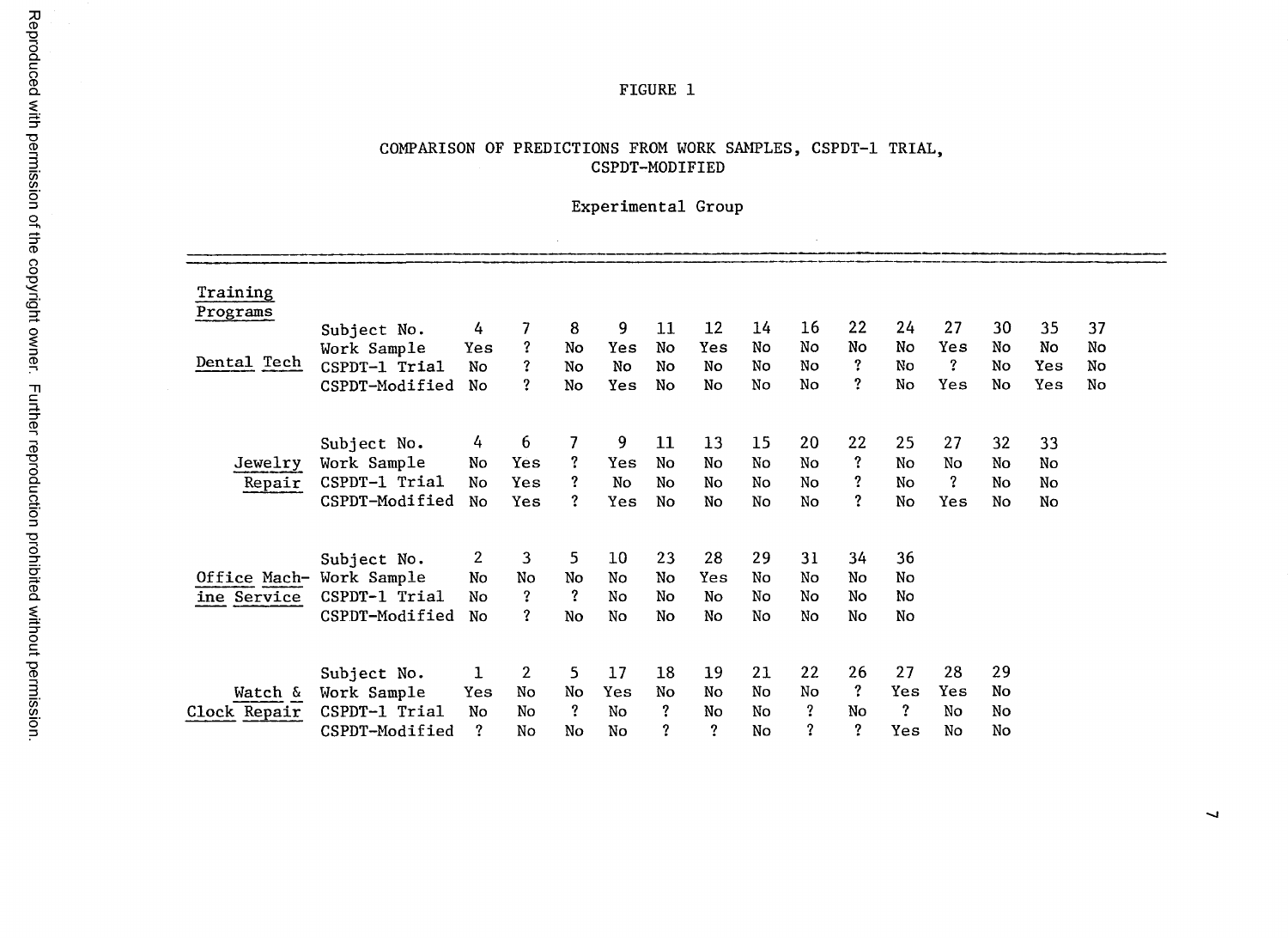Figure 2: Subjects where a discrepancy existed between predictions from work samples, CSPDT-1 Trial, and CSPDT-Modified.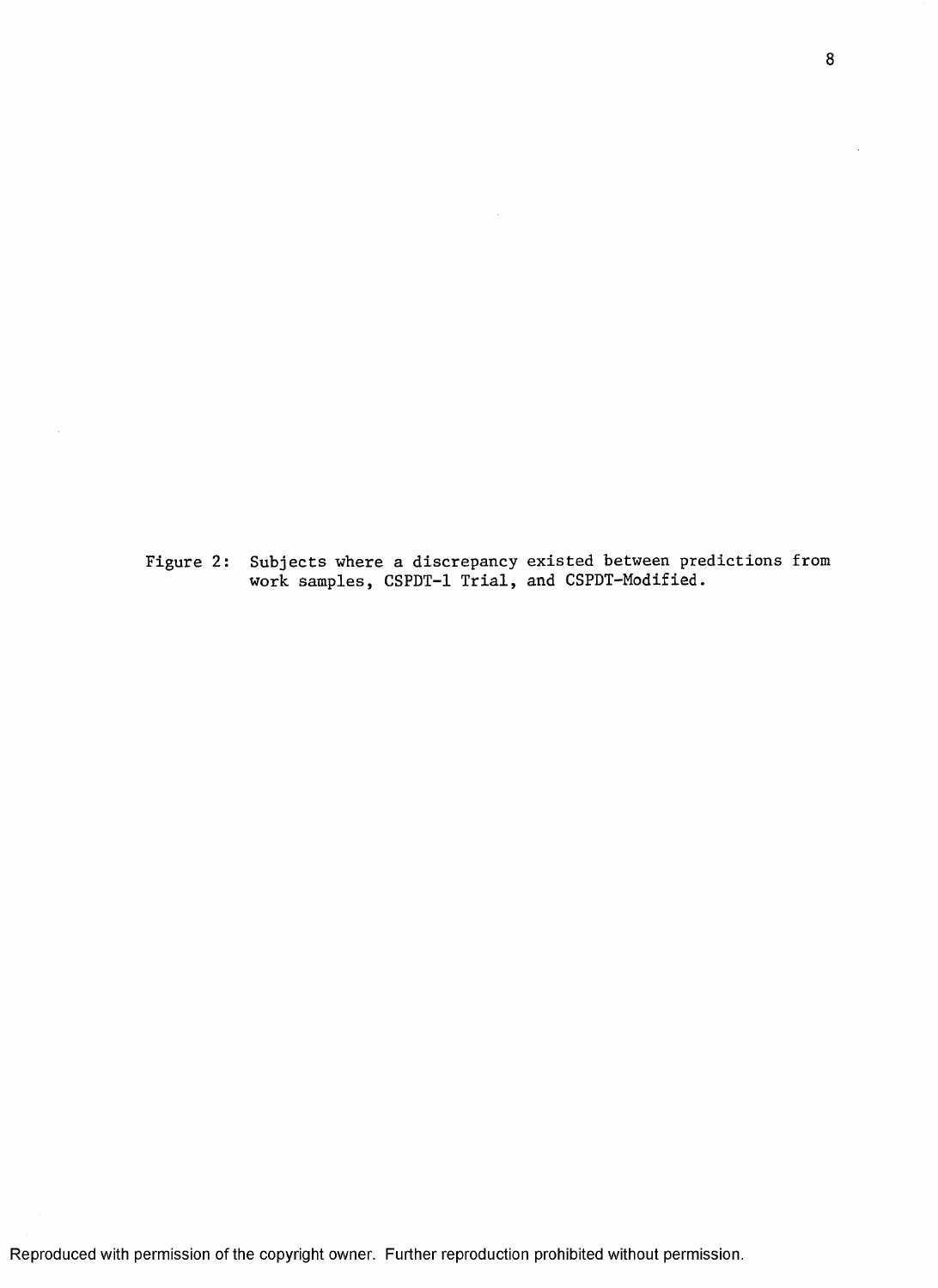## FIGURE 2

## SUBJECTS WHERE A DISCREPANCY EXISTED BETWEEN PREDICTIONS FROM WORK SAMPLES, CSPDT-1 TRIAL, AND CSPDT-MODIFIED

| <b>Training</b>          |                            |                |                         |     |                     |                |                |              |              |     |  |  |
|--------------------------|----------------------------|----------------|-------------------------|-----|---------------------|----------------|----------------|--------------|--------------|-----|--|--|
| Programs                 | Subject No.                | $4 -$          | $9 -$                   | 12  | 22                  | 27             | 35             |              |              |     |  |  |
|                          | Work Sample                | Yes            | <b>Yes</b>              | Yes | No                  | Yes            | No             |              |              |     |  |  |
|                          | Dental Tech CSPDT-1 Trial  | No             | No                      | No  | $\ddot{\mathbf{3}}$ | $\mathbf{?}$   | Yes            |              |              |     |  |  |
|                          | CSPDT-Modified             | No             | <b>Yes</b>              | No  | 2                   | Yes            | Yes            |              |              |     |  |  |
|                          | Subject No.                | 9              | 27                      |     |                     |                |                |              |              |     |  |  |
|                          | Jewelry Work Sample        | <b>Yes</b>     | No                      |     |                     |                |                |              |              |     |  |  |
|                          | Repair CSPDT-1 Trial       | No             | $\overline{\mathbf{c}}$ |     |                     |                |                |              |              |     |  |  |
|                          | CSPDT-Modified Yes Yes     |                |                         |     |                     |                |                |              |              |     |  |  |
|                          | Subject No.                | 3              | 5 <sub>1</sub>          | 28  |                     |                |                |              |              |     |  |  |
| Office Mach- Work Sample |                            | No             | No                      | Yes |                     |                |                |              |              |     |  |  |
| ine Service              | CSPDT-1 Trial              | $\overline{?}$ | $\ddot{\mathbf{?}}$     | No  |                     |                |                |              |              |     |  |  |
|                          | CSPDT-Modified             | $\overline{?}$ | No                      | No  |                     |                |                |              |              |     |  |  |
|                          | Subject No.                | $\mathbf{1}$   | 5 <sub>1</sub>          | 17  | 18                  | 19             | 22             | 26           | 27           | 28  |  |  |
|                          | Watch & Work Sample        | <b>Yes</b>     | No                      | Yes | No                  | No             | No             | $\mathbf{?}$ | Yes          | Yes |  |  |
|                          | Clock Repair CSPDT-1 Trial | No             | ?                       | No  | $\ddot{\mathbf{?}}$ | No             | $\ddot{\cdot}$ | No           | $\mathbf{?}$ | No  |  |  |
|                          | CSPDT-Modified             | $\overline{2}$ | No                      | No. | ?                   | $\ddot{\cdot}$ | ?              | $\ddot{?}$   | Yes          | No  |  |  |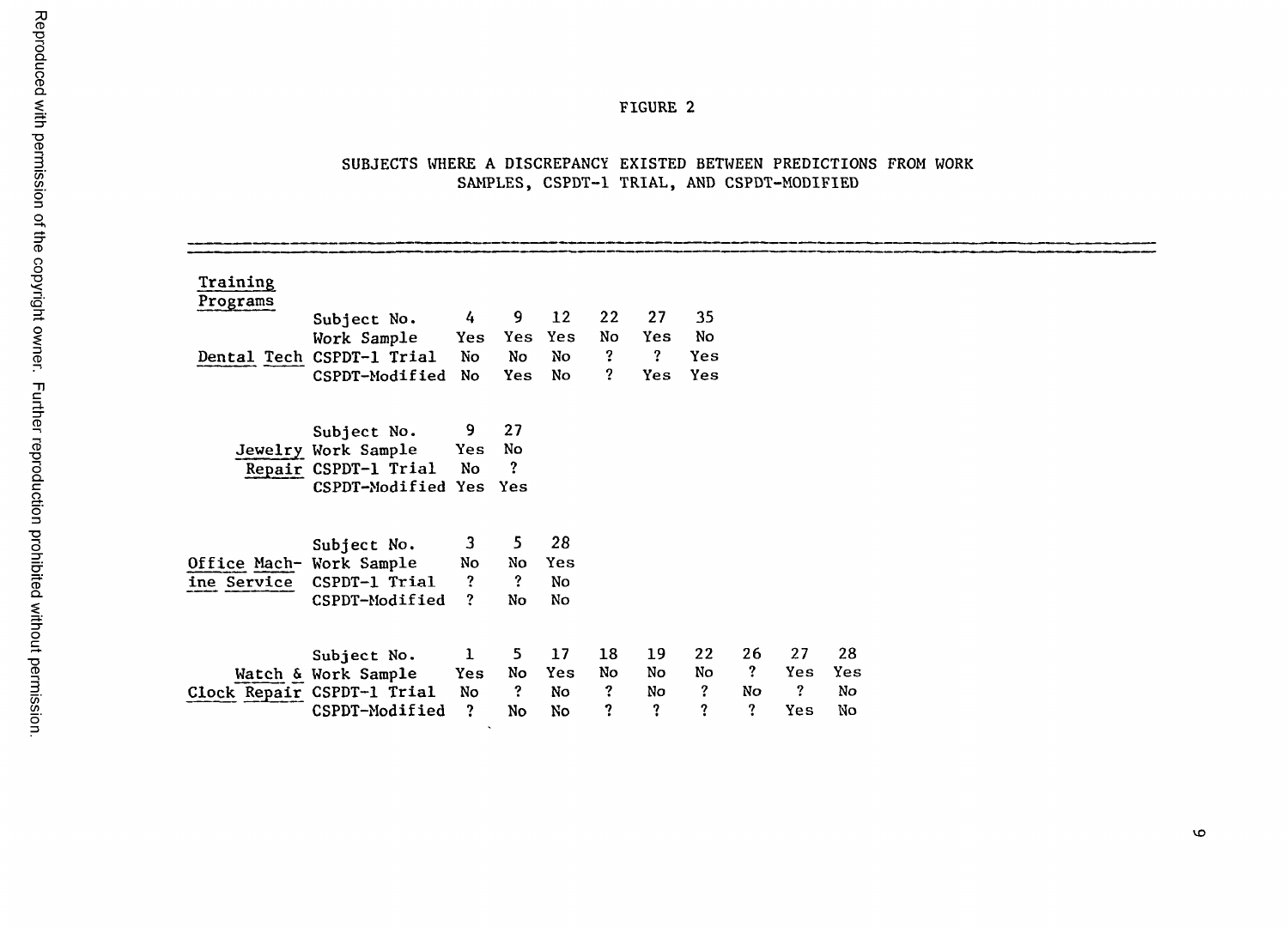Figure 3: Comparison of ratings by instructors, CSPDT-1 Trial, and CSPDT-Modified.

 $\hat{\boldsymbol{\theta}}$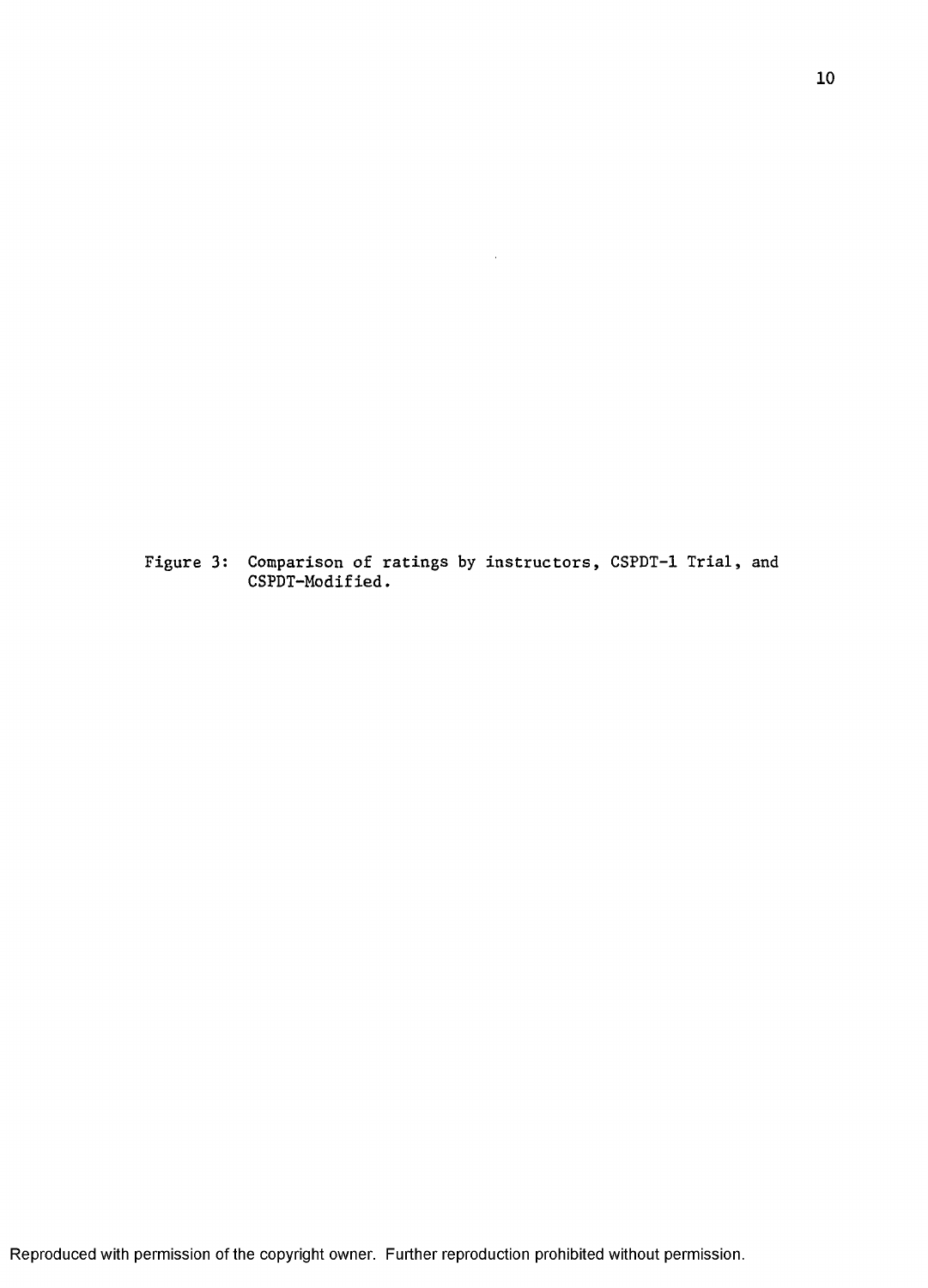# FIGURE 3

# COMPARISON OF RATINGS BY INSTRUCTORS, CSPDT-1 TRIAL, **AND CSPDT-MODIFIED**

#### TRAINING DEPARTMENT.STUDENTS

 $\sim 1.1\pm 0.1$ 

|             |                             |              |                 | $\mathbf{r}=\mathbf{r}+\mathbf{r}$ . |                 |                |                 |                 |  |  |
|-------------|-----------------------------|--------------|-----------------|--------------------------------------|-----------------|----------------|-----------------|-----------------|--|--|
| Training    |                             |              |                 |                                      |                 |                |                 |                 |  |  |
| Programs    |                             |              |                 |                                      |                 |                |                 |                 |  |  |
|             | Subject No.                 | D1           | D <sub>2</sub>  | D <sub>3</sub>                       | D4              | D5             | D6              |                 |  |  |
|             | Inst. Rating                | ?            | No              | No                                   | Yes             | Yes            | ?               |                 |  |  |
| Dental Tech | CSPDT-1 Trial               | $\mathbf{?}$ | No              | No                                   | Yes             | No             | No              |                 |  |  |
|             | CSPDT-Modified              | $\mathbf{?}$ | No              | No                                   | Yes             | Yes            | Yes             |                 |  |  |
|             |                             |              |                 |                                      |                 |                |                 |                 |  |  |
|             |                             |              |                 |                                      |                 |                |                 |                 |  |  |
|             | Subject No.                 | W1           | W2              | W3                                   | W4              | W <sub>5</sub> | W6              |                 |  |  |
| Jewelry &   | Inst. Rating                | Yes          | Yes             | Yes                                  | $\mathbf{?}$    | $\mathbf{?}$   | Yes             |                 |  |  |
|             | Watch & Clock CSPDT-1 Trial | No           | ?               | ?                                    | No              | No.            | No.             |                 |  |  |
| Repair      | CSPDT-Modified              | <b>Yes</b>   | Yes             | <b>Yes</b>                           | ?               | $\overline{?}$ | Yes             |                 |  |  |
|             |                             |              |                 |                                      |                 |                |                 |                 |  |  |
|             | Subject No.                 | OMI          | OM <sub>2</sub> |                                      | OM <sub>3</sub> | OM4            | OM <sub>5</sub> | OM <sub>6</sub> |  |  |
|             | Office Mach- Inst. Rating   | Yes          | Yes             |                                      | Yes             | $\mathbf{?}$   | Yes             | Yes             |  |  |
| ine Service | CSPDT-1 Trial               | $\mathbf{?}$ | ?               |                                      | No              | No             | Yes             | Yes             |  |  |
|             | CSPDT-Modified              | Yes          | ?               |                                      | Yes             | Yes            | Yes             | Yes             |  |  |

 $\sim$ 

 $\mathcal{A}$ 

 $\overline{L}$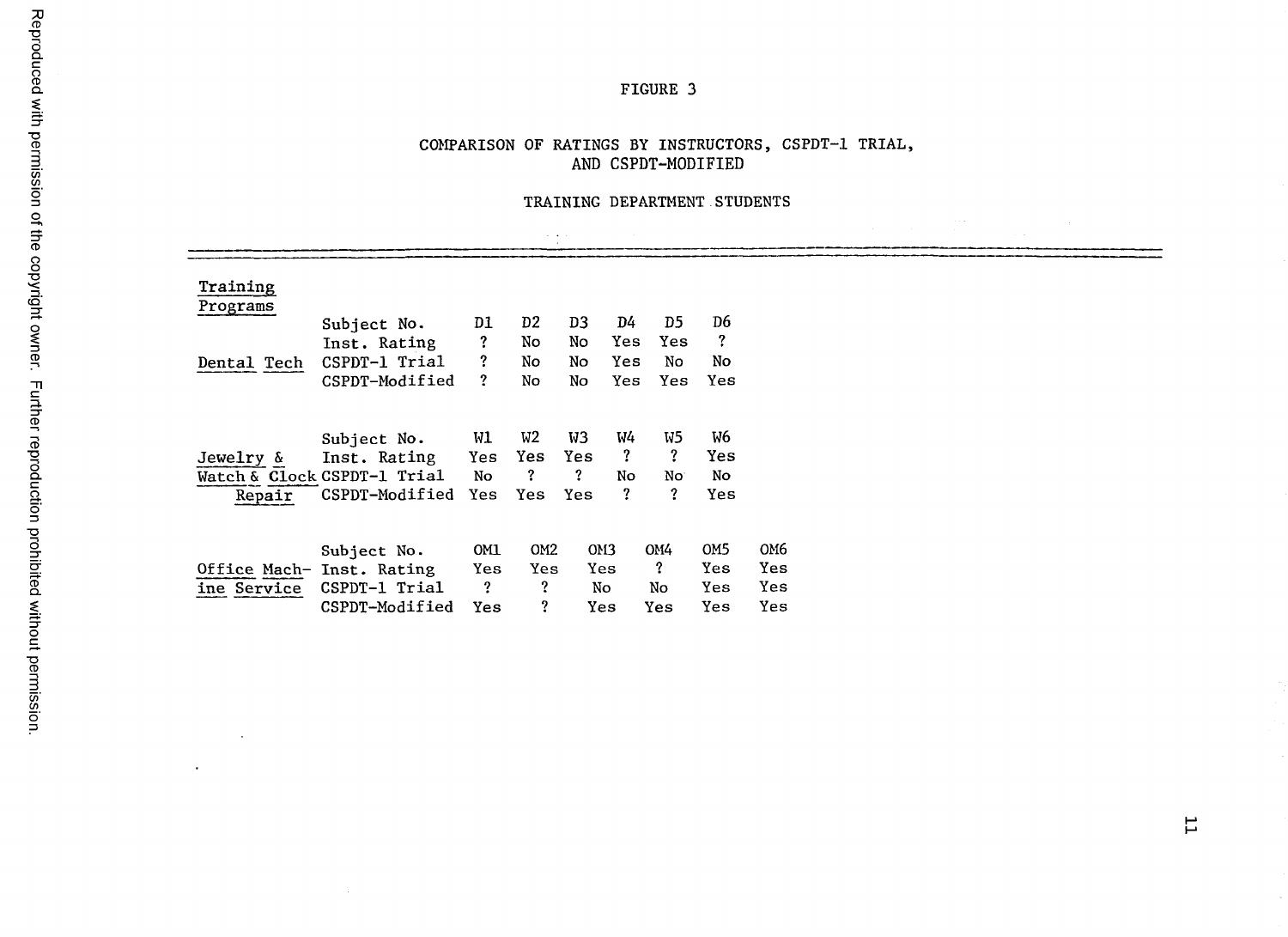programs. This was Subject 4 who entered Dental Technology Training based upon recommendations derived from the Dental Technology Work Sample. This subject did not complete the training program as was predicted from both the CSPDT-1 Trial and CSPDT-Modified.

Looking at the status of the 18 individuals from the three training departments one year later indicates the CSPDT-Modified accurately predicted 12 yes' and no's. For five questionable individuals we found four either completed the programs or were still participating satisfactorily. The remaining questionable rated student transferred from Dental Technology to another training program within the facility where finger dexterity and eye-hand coordination are also indicated as being important. Listings of each control subject are shown in Figure 4 by training department.

Had we assumed that questionable ratings on the CSPDT-Modified should be given the benefit of the doubt, then predictions would have been correct in 88.8% of the control group. This would also have meant that nine more experimental subjects would have been given the opportunity to enter the training programs if CSPDT-Modified were criteria for recommendation rather than work samples.

Of the 33 experimental subjects who completed the CSPDT-Modified, five obtained a higher rating as compared to CSPDT-1 Trial ratings, while one subject received a lower rating as a result of the CSPDT-Modified. By contrast, 11 of the 18 training department students achieved a higher rating on the CSPDT-Modified than they achieved on the CSPDT-1 Trial.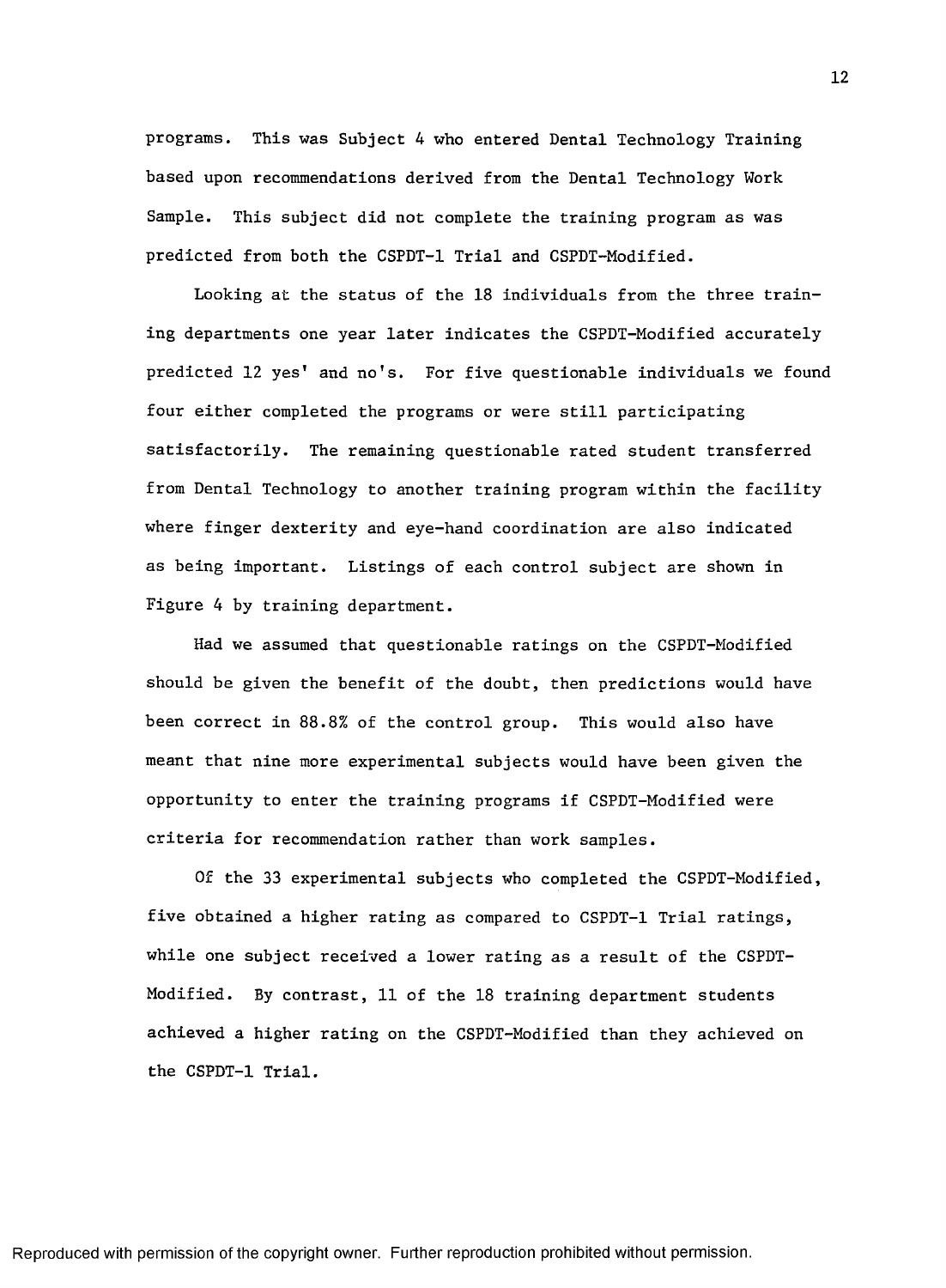Figure 4: Status of 18 training department students one year after testing.

 $\mathcal{A}^{\mathcal{A}}$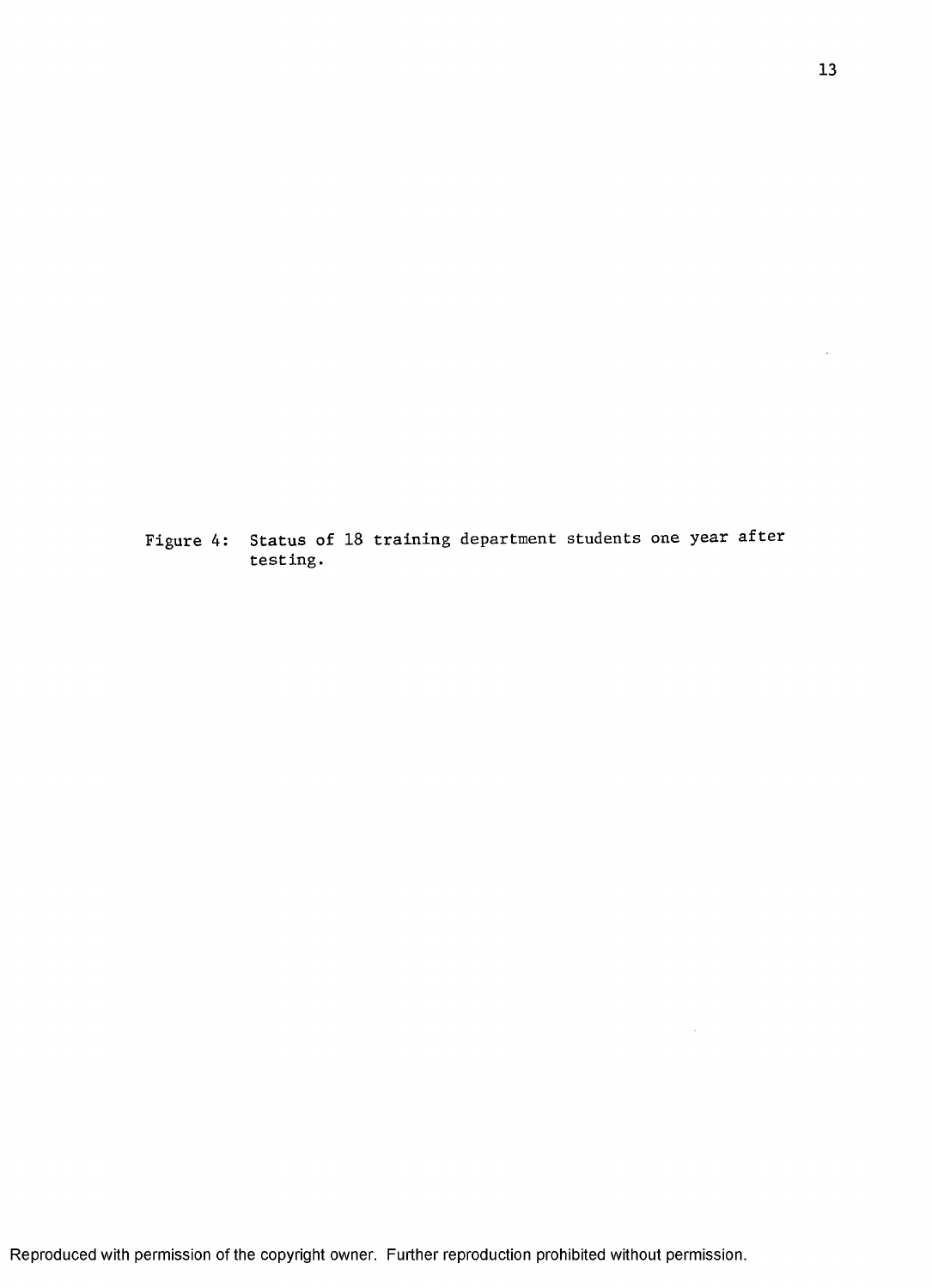# **FIGURE 4**

#### STATUS OF 18 TRAINING DEPARTMENT STUDENTS ONE YEAR **AFTER TESTING**

| Training<br>Programs<br>Dental Tech               | Subject No.<br>CSPDT-Modified<br>Completed or<br>Still Enrolled<br>in Training Prog. | D1<br>$\overline{?}$<br>No* | D <sub>2</sub><br>No<br>No                    | D <sub>3</sub><br>No<br>No           | D4<br>Yes<br><b>Yes</b>          | D5<br>Yes<br>Yes                         | D6<br>Yes<br>No                  |                   |  |
|---------------------------------------------------|--------------------------------------------------------------------------------------|-----------------------------|-----------------------------------------------|--------------------------------------|----------------------------------|------------------------------------------|----------------------------------|-------------------|--|
| Jewelry &<br>Watch & Clock Completed or<br>Repair | Subject No.<br>CSPDT-Modified<br>Still Enrolled<br>in Training Prog.                 | W1<br>Yes<br>⊦ Yes          | W <sub>2</sub><br>Yes<br>Yes Yes Yes          | W3<br>Yes                            | W4<br>$\boldsymbol{\mathcal{P}}$ | W5<br>$\overline{?}$                     | W <sub>6</sub><br>Yes<br>Yes Yes |                   |  |
| Office Mach-<br>ine Service                       | Subject No.<br>CSPDT-Modified<br>Completed or<br>Still Enrolled<br>in Training Prog. | OM1<br><b>Yes</b><br>├ Yes  | OM <sub>2</sub><br>$\mathbf{?}$<br><b>Yes</b> | OM <sub>3</sub><br><b>Yes</b><br>Yes |                                  | <b>OM4</b><br>$\ddot{\mathbf{?}}$<br>Yes | OM <sub>5</sub><br>Yes<br>Yes    | OM6<br>Yes<br>Yes |  |

\* Transferred to another training program within the facility.

 $\mathcal{L}_{\mathcal{A}}$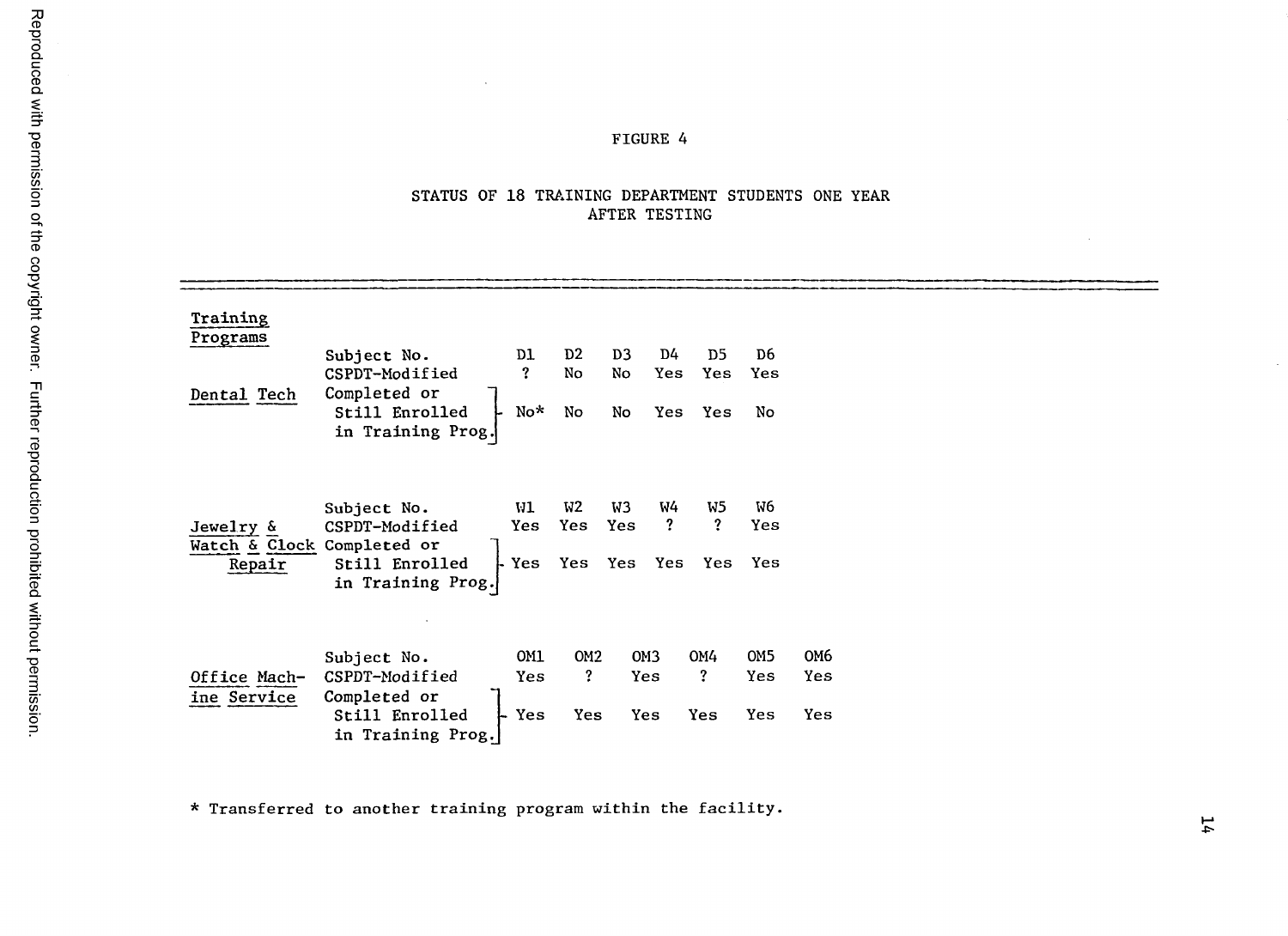Individual ratings for the CSPDT for the 37 experimental subjects are listed in Figure 5.  $\sim 10$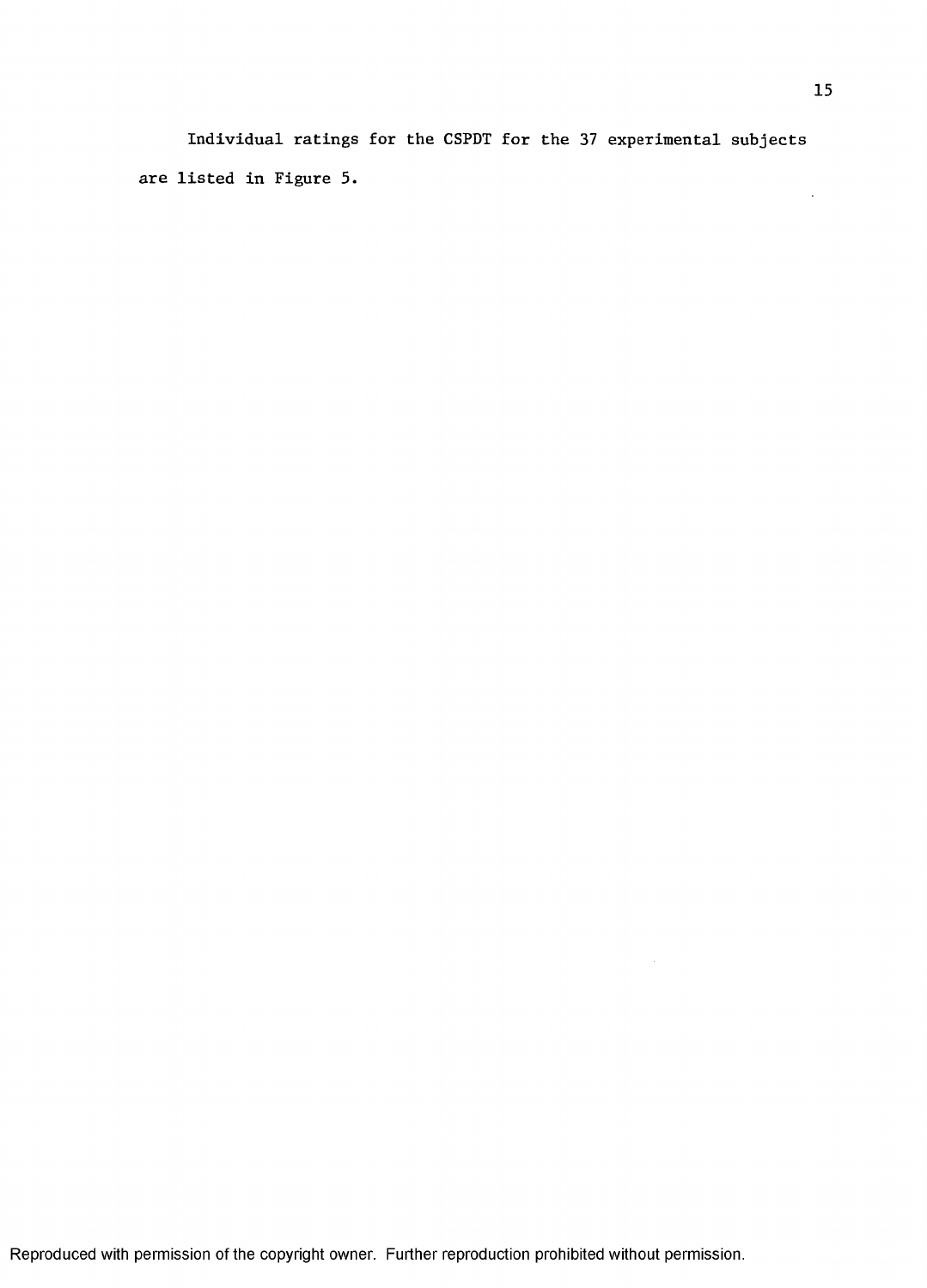Figure 5: Ratings of 37 experimental subjects on the CSPDT.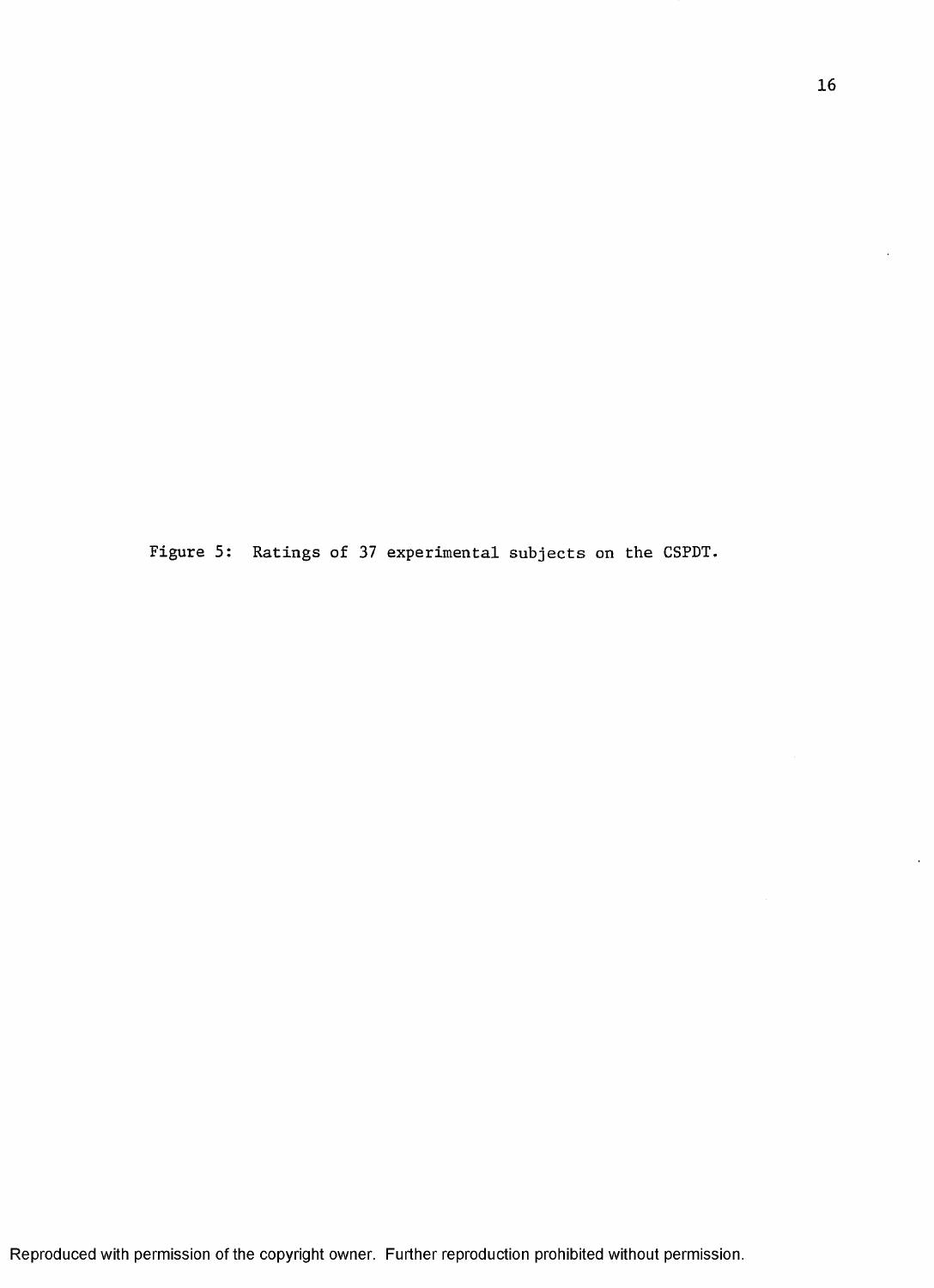#### FIGURE 5

## RATINGS OF 37 EXPERIMENTAL SUBJECTS ON THE GSPDT

|                |              | Percentile Ratings for Each Trial of the CSPDT |              | Based<br>Trial  | Predictions Based<br>on CSPDT-Modified |             |                |             |             |        |                             |                     |
|----------------|--------------|------------------------------------------------|--------------|-----------------|----------------------------------------|-------------|----------------|-------------|-------------|--------|-----------------------------|---------------------|
|                |              | Pins and Collars Trial                         |              |                 |                                        |             | Screws Trial   |             |             |        |                             |                     |
| Subject Number | $\mathbf{1}$ | $\overline{2}$                                 | 3            | 4               | 5                                      | $\mathbf 1$ | $\overline{2}$ | 3           | 4           | 5      | Predictions<br>on CSPDT-1 T |                     |
| $\mathbf 1$    | 25           | 30                                             | 50           | 25              | 60                                     | 30          | 70             | 75          | 75          | 75     | No                          | $\ddot{?}$          |
| $\overline{2}$ | 5            | 5                                              | 10           | 20              | 25                                     | 5           | 5              | 25          | 40          | 30     | No                          | No                  |
| 3              | 20           | 50                                             | 30           | $10\,$          | 10                                     | 80          | 80             | 80          | 80          | 99     | $\overline{\mathbf{?}}$     | $\ddot{\mathbf{?}}$ |
| 4              | 1            | 10                                             | $\mathbf 1$  | 25              | $\mathbf 1$                            | 5           | 5              | $\mathbf 1$ | $\mathbf 1$ | 5      | No                          | No                  |
| 5              | 5            | 20                                             | 30           | 50              | 50                                     | 75          | 90             | 70          | 60          | 50     | $\boldsymbol{\mathcal{L}}$  | No                  |
| 6              | 80           | 70                                             | 95           | 90              | 90                                     | 99          | 99             | 99          | 99          | 99     | Yes                         | Yes                 |
| $\overline{7}$ | 25           | 50                                             | 25           | 70              | 5                                      | 75          | 90             | 80          | 90          | 90     | $\overline{?}$              | $\ddot{?}$          |
| 8              | 10           | 25                                             | 10           | 30              | $10\,$                                 | 5           | 5              | 5           | 30          | 5      | No                          | No                  |
| 9              | 70           | 90                                             | 60           | 90              | 95                                     | 50          | 75             | 80          | 90          | 70     | $\rm\thinspace No$          | Yes                 |
| 10             | 5            | 20                                             | 20           | 40              | 50                                     | 5           | 25             | 30          | 50          | 50     | No                          | No                  |
| 11             | $\mathbf 1$  | 10                                             | $\mathbf{1}$ | 30              | 60                                     | $\mathbf 1$ | 5              | 25          | 5           | 20     | No                          | $\rm No$            |
| 12             | 25           | 30                                             | 40           | 40              | 30                                     | 5           | 10             | 5           | 10          | 10     | No                          | $\rm No$            |
| 13             | 10           | 20                                             | $\mathbf 1$  | 5               |                                        | 1           | $\mathbf 1$    | 1           |             |        | $\rm No$                    | No*                 |
| 14             | 5            | $5\phantom{.0}$                                | 5            | $\mathsf S$     | 10                                     | $\mathbf 1$ | $\mathbf 1$    | $\mathbf 1$ | 5           | 5      | $\rm No$                    | ${\rm No}$          |
| 15             | 5            | 10                                             | $10\,$       | 40              |                                        | $\mathbf 1$ | $\mathbf 1$    | $\mathbf 1$ | $\mathbf 1$ |        | $\rm\thinspace No$          | No*                 |
| 16             | $\langle 1$  | ---                                            | ---          | ---             |                                        | $\mathbf 1$ | --             |             |             |        | No                          | $\pmb{\star}$       |
| 17             | $10\,$       | 20                                             | 30           | 30 <sub>o</sub> | 40                                     | 50          | 70             | 70          | 75          | 60     | $\mathop{\mathrm{No}}$      | $\rm No$            |
| 18             | 25           | 10                                             | 30           | 30              | 40                                     | 80          | 75             | 75          | 90          | 90     | $\ddot{?}$                  | $\ddot{\mathbf{c}}$ |
| 19             | 5            | ${\bf 10}$                                     | $20\,$       | $10\,$          | $10\,$                                 | 5           | 75             | 95          | 95          | $75\,$ | $\rm\thinspace No$          | $\ddot{\text{?}}$   |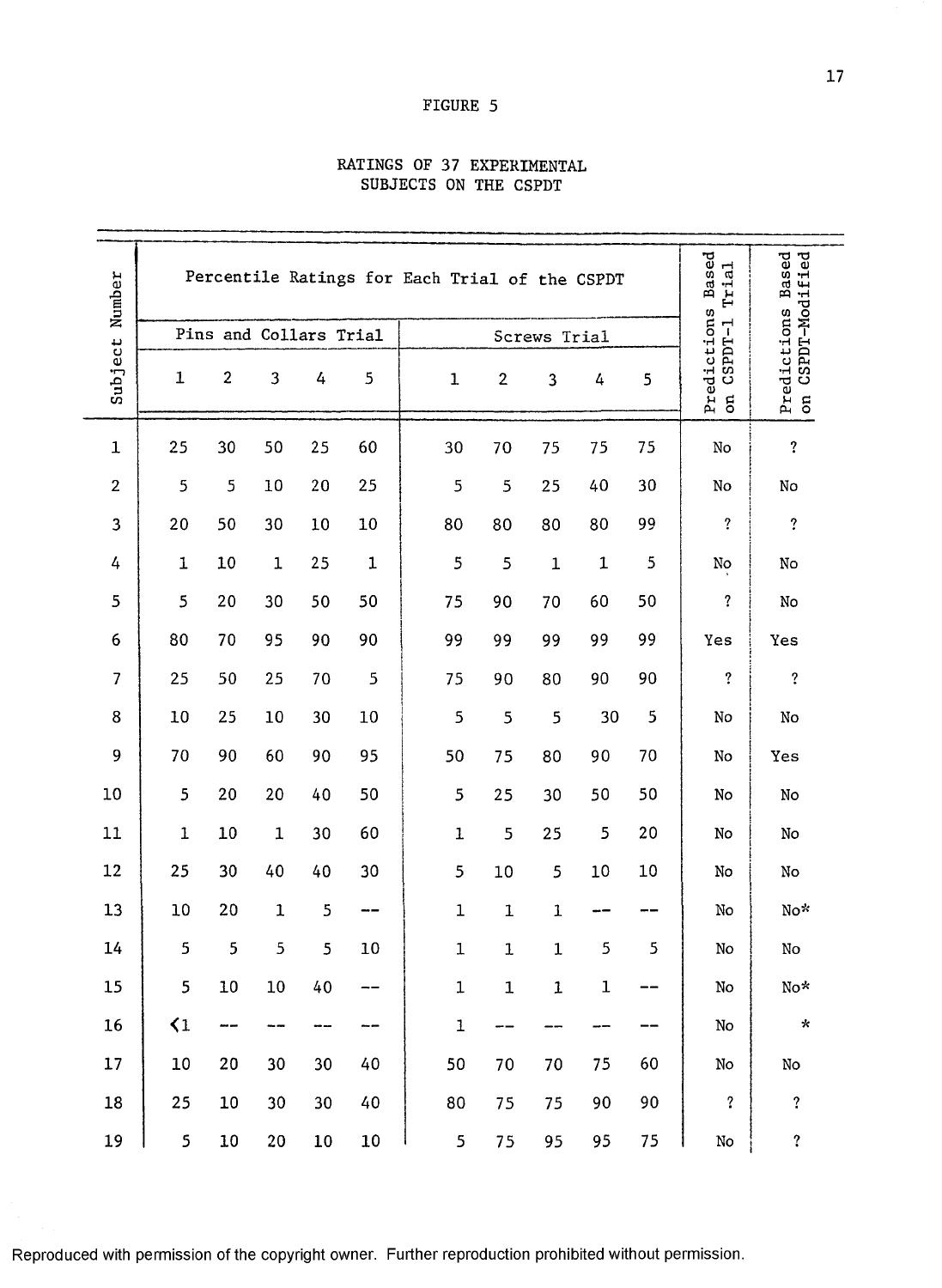## FIGURE 5 (Continued)

#### RATINGS OF 37 EXPERIMENTAL SUBJECT ON THE CSPDT

| Number  |                 | Percentile Ratings for Each Trial of the CSPDT | Based<br>Trial | Based<br>CSPDT-Modified |                        |              |                |                |                 |           |                                        |                             |
|---------|-----------------|------------------------------------------------|----------------|-------------------------|------------------------|--------------|----------------|----------------|-----------------|-----------|----------------------------------------|-----------------------------|
|         |                 |                                                |                |                         | Pins and Collars Trial |              | Screws Trial   |                |                 |           |                                        |                             |
| Subject | $\mathbf 1$     | $\overline{2}$                                 | 3              | 4                       | 5                      | $\mathbf 1$  | $\mathbf{2}$   | 3              | 4               | 5         | Predictions<br>CSPDT-1<br>$\mathbf{g}$ | Predictions<br>on CSPDT-Mod |
| 20      | 5               | 30                                             | 20             | 25                      | 30                     | 50           | 25             | 40             | 90              | 75        | No                                     | No                          |
| 21      | 25              | 25                                             | 30             | 75                      | 20                     | 5            | 25             | 30             | 40              | 40        | No                                     | No                          |
| 22      | 60              | 60                                             | 70             | 50                      | 70                     | 80           | 95             | 80             | 80              | 95        | $\ddot{\mathbf{?}}$                    | ?                           |
| 23      | $\mathbf 1$     | $\mathbf 1$                                    | $\mathbf 1$    | $\mathbf{1}$            | $\mathbf 1$            | $\mathbf{1}$ | 5              | 10             | 10              | 30        | No                                     | No                          |
| 24      | 10              | 40                                             | 40             | 30                      | 50                     | 5            | 10             | 10             | 10              | 5         | No                                     | No                          |
| 25      | 10              | 30                                             | 30             | 25                      | 10                     | 5            | 10             | 20             | 5               | 5         | No                                     | No                          |
| 26      | 40              | 40                                             | 50             | 60                      | 30                     | 50           | 80             | 75             | 80              | 90        | No                                     | $\boldsymbol{?}$            |
| 27      | <b>70</b>       | 80                                             | 80             | 90                      | 75                     | 80           | 95             | 99             | 99              | 99        | $\overline{\mathbf{?}}$                | Yes                         |
| 28      | 30              | 60                                             | 60             | 75                      | 80                     | 40           | 70             | 50             | 30              | 40        | No                                     | No                          |
| 29      | 25              | 50                                             | 40             | 60                      | 60                     | 50           | 70             | 70             | 75              | 80        | No                                     | No                          |
| 30      | 50              | 30                                             | 70             | 10                      | 60                     | 5            | 5              | 5              | 5               | 30        | No                                     | No                          |
| 31      | $\langle 1$     | $\mathbf 1$                                    | $\mathbf 1$    | 5                       | 5                      | $\mathbf{1}$ | 5              | 5              | 5               | 25        | No                                     | No                          |
| 32      | $\langle 1$     | $\langle 1$                                    |                |                         |                        | $\langle 1$  | $\langle 1$    |                |                 |           | No                                     | $\star$                     |
| 33      | $\triangleleft$ | 5                                              | 5              | 5                       | 5                      | 5            | 5              | 5              | 10              | 5         | No                                     | $\rm No$                    |
| 34      | 5               | $\mathbf{5}$                                   | $10\,$         | 20                      | 5                      | $\mathbf 1$  | $\overline{5}$ | 25             | 75              | 40        | No                                     | $\rm No$                    |
| 35      | 80              | 80                                             | 50             | 95                      | 95                     | 95           | 99             | 99             | 99              | 99        | Yes                                    | Yes                         |
| 36      | 30              | 50                                             | 30             | $5\phantom{.}$          | 20                     | $\mathbf 1$  | 5              | $\mathfrak{S}$ | 5               | 5         | $\rm No$                               | No                          |
| 37      | $\mathbf 1$     | $\overline{\mathbf{5}}$                        | 5              | 5                       | $\langle 1$            | $\zeta$ 1    | $\mathbf 1$    | 5              | $\triangleleft$ | ${\bf 1}$ | $\rm\thinspace No$                     | $\rm\thinspace No$          |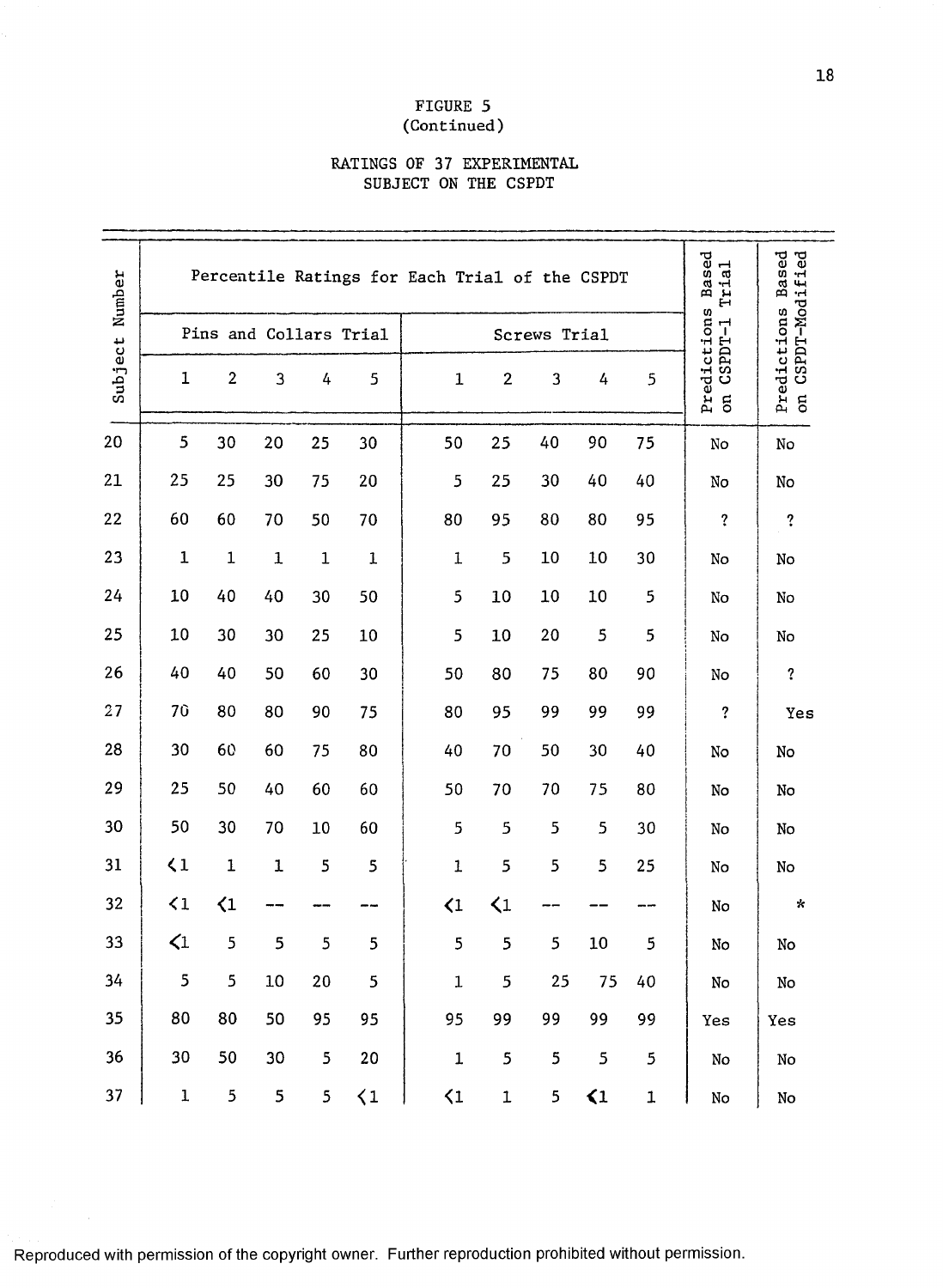#### DISCUSSION

Comparing ratings obtained from the CSPDT-Modified and the CSPDT-1 Trial appears to demonstrate that the modified technique provides more reliable skill measures for eye-hand coordination and finger dexterity for working with small parts. These results must be handled with caution since a small control group  $(n=18)$  was used and since there is no substantiation the work samples are reliable predictors of success for the training programs under consideration. Predictions made from performance on the CSPDT-Modified were in high agreement with instructors' ratings (88.8%) and continued success one year later for the control group. In view of the present findings, it does appear the CSPDT-Modified is a suitable method for determining skill measures from which to select or reject clients for training in these training departments and that those who are rated questionable by this testing procedure should be accepted for training.

Agreement between the four work samples and the CSPDT-Modified was lower (71.4%) but still significant enough to justify using it as a screening tool. Some of the evaluation clients were rejected for training because they lacked adequate reading skills, something not measurable with the CSPDT. By the same token, none of the work samples gave clear definitive measures of eye-hand coordination or fine finger dexterity. Less than 35% of the work sample results write-ups made mention of eye-hand coordination or finger dexterity and where these were mentioned, the statements were too general to be utilized for

19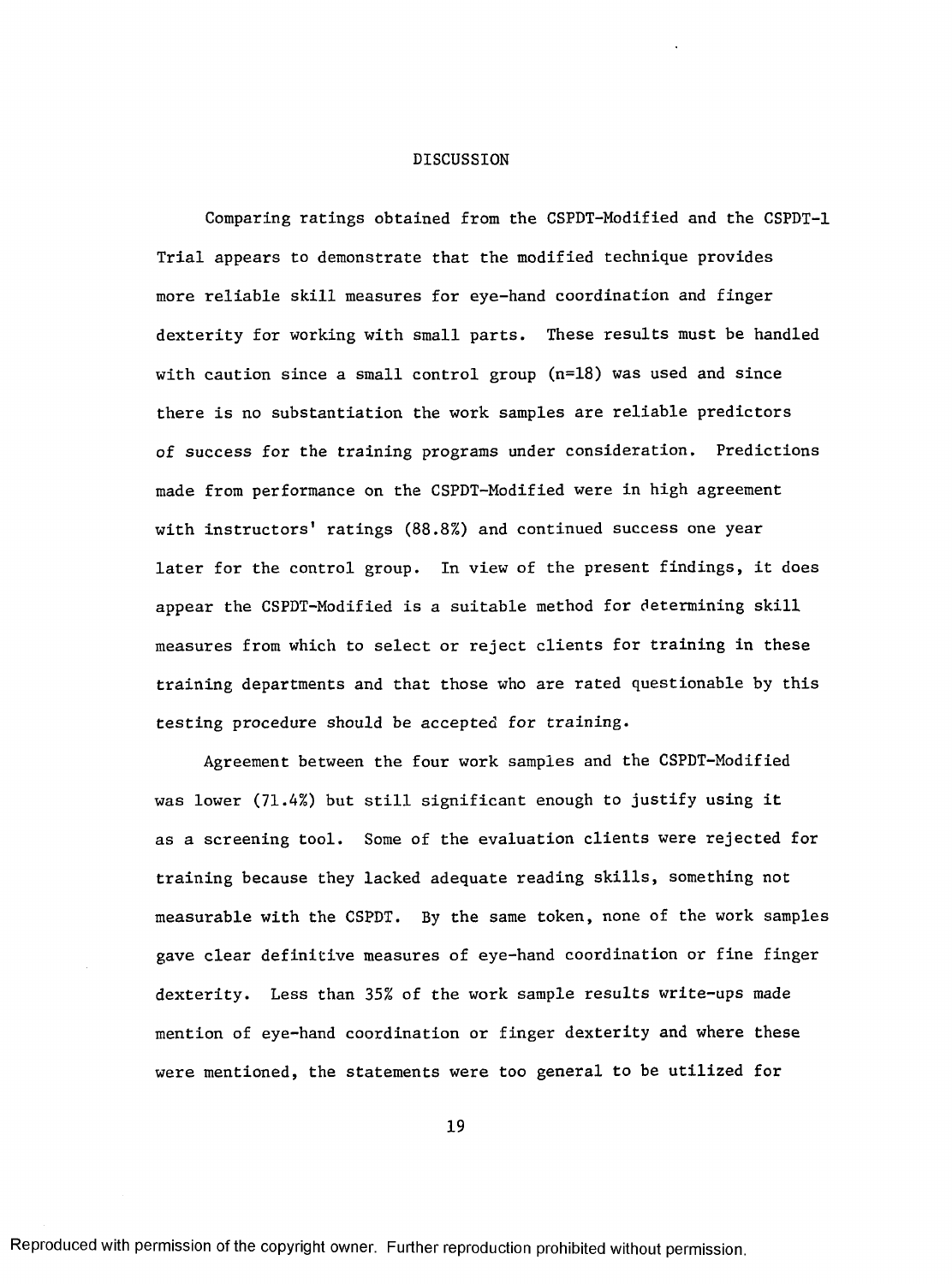making a prognosis for any other training or job placement.

Mean time for these work sample administrations was 30 hours per subject or a total of 1,470 hours for the 49 trials. The maximum time for CSPDT-Modified administration was *lh* hours or a maximum of 55.5 hours to test all experimental subjects. Since only 11 recommendations for training were made from the 49 work sample administrations, it must be concluded that these testing instruments still function to screen people out of entry into training programs. A screening-out process could have been accomplished in far less time.

The CSPDT was designed to measure an individual's current functional level and should be used cautiously as a prognosis for future ability. It is possible that some individuals do poorly on this type of testing because of not having engaged in activities where these skills were developed. Because of isolating a particular factor it could be possible to have additional information to aid in a habilitation program, information that does not appear to be generated from these work samples.

Work samples are utilized exclusively at the one State of Michiganoperated facility even though all other evaluation units utilize psychological testing and the literature by Sankovsky (1975) and Botterbusch (1973; 1976) recommends certain psychological testing. Standardized tests offer objective ratings so as to avoid the subjective ratings utilized on these work samples. Hamner et al. (1974) demonstrated that the sex and race of raters and ratees does affect ratings on simulated work sampling tasks. Observation and discussion with clients participating on these work samples also indicated a great deal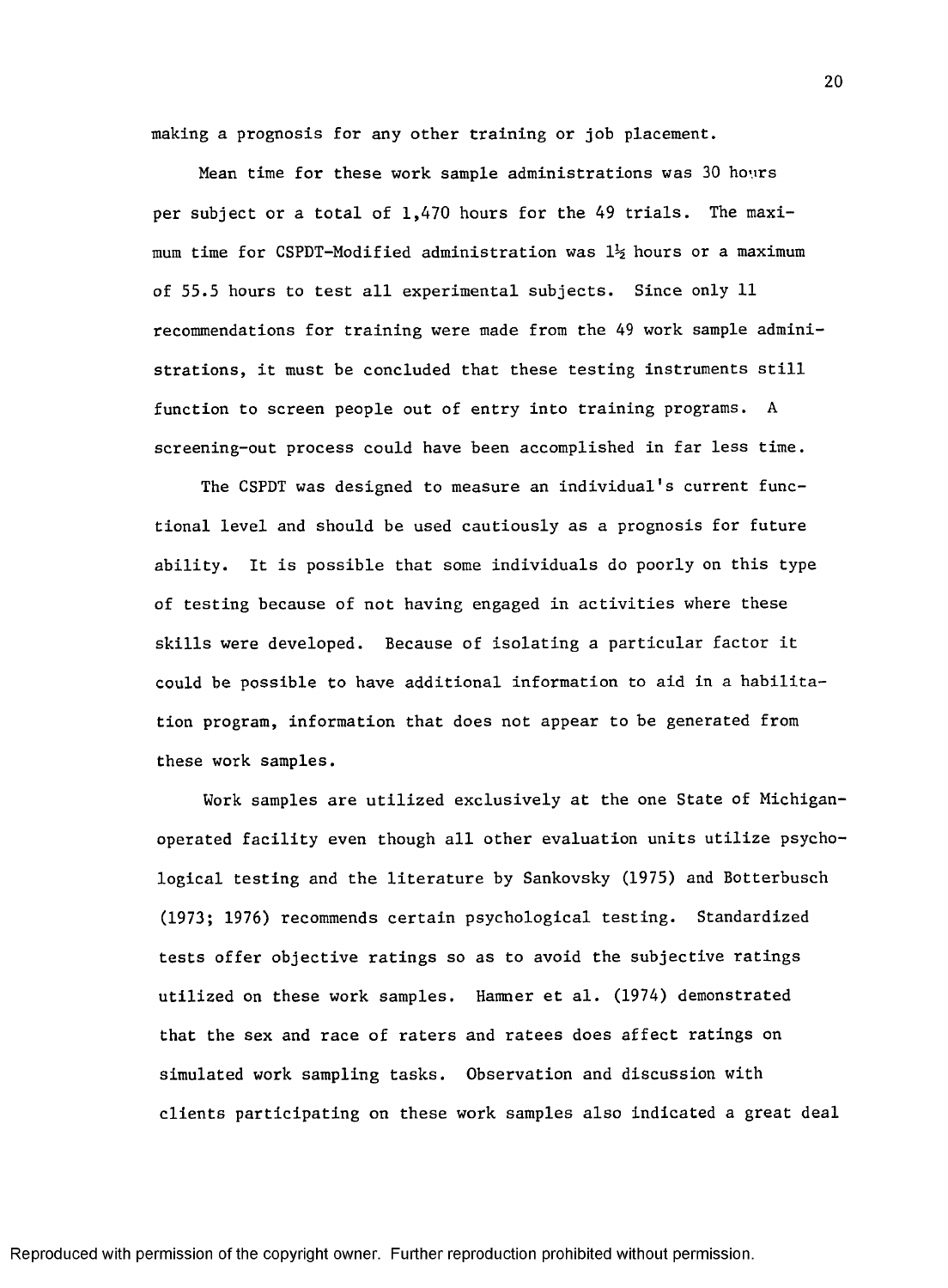of anxiety, a criticism of work samples noted by Olshansky (1975). In some instances, anxiety was also noted on CSPDT administrations but this was usually alleviated after one complete trial--an additional benefit of using the CSPDT-Modified method.

Many tasks on these work samples required the subjects to learn skills rather than measuring entry-level skills. As was pointed out by Mushinski (1975) any knowledge, skills, and abilities that are to be learned during on-the-job training should not be included in the work sample. It is highly possible that including this type of learning on these tasks may inadvertently have resulted in measuring the evaluator's teaching skills rather than the subject's entry-level skills.

The problem could be resolved by designing work samples that minimize learning requirements and emphasize present functional skills' measures. Where instructions have to be provided they should be provided in a standard manner by all evaluators to all clients; utilization of audio-visual aids could assure standardized instructions. Deviations in providing standard instructions should be clearly itemized, as is required for all other standardized testing procedures. Utilization of standardized factorial tests, such as the CSPDT, should further facilitate assessing entry-level skills rather than the evaluator's teaching skills.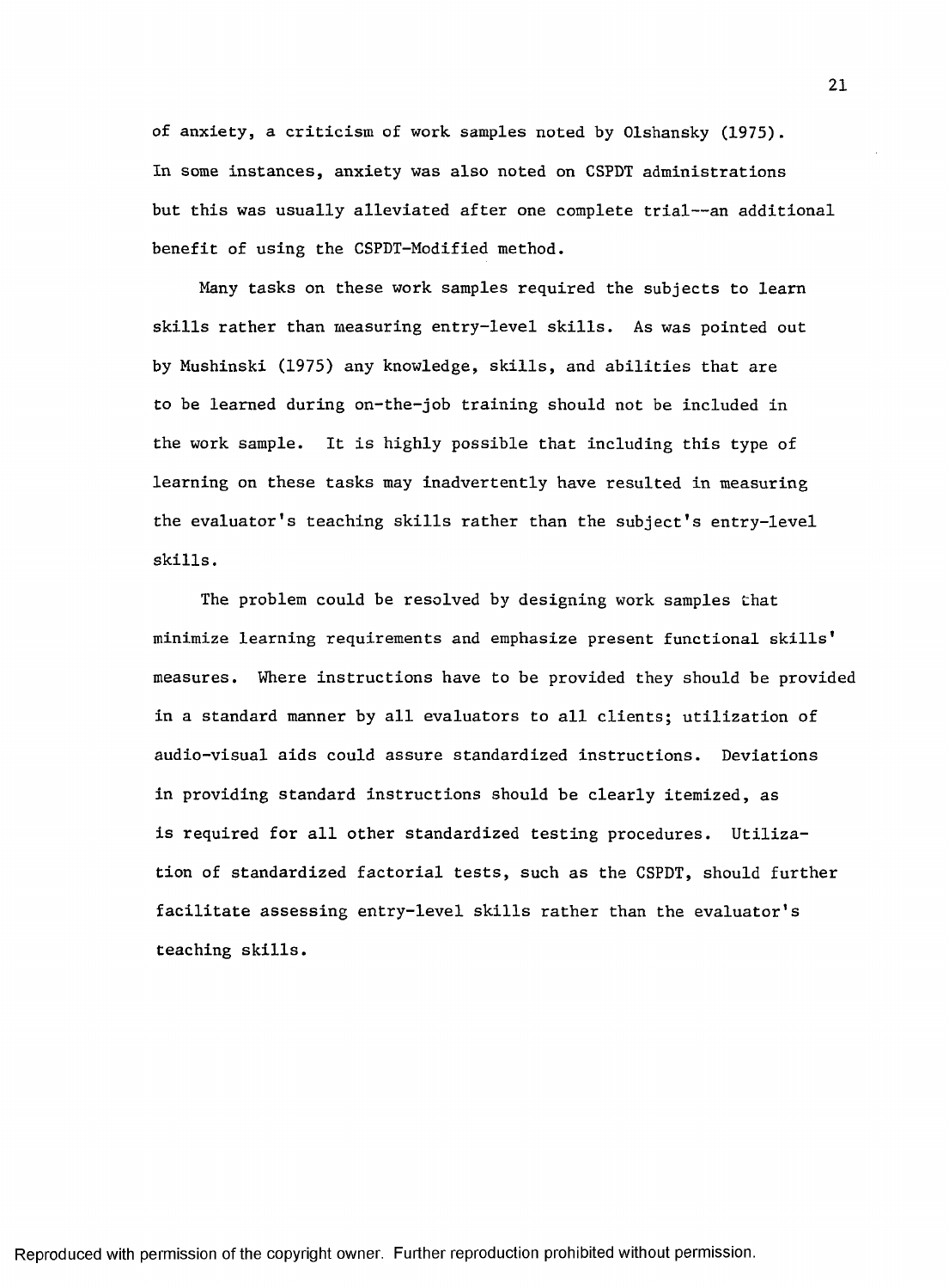#### CONCLUSIONS

Based on data obtained during this project, the desirability of utilizing work samples to screen applicants for four of the training programs at one State of Michigan rehabilitation facility is considered questionable. An extensive amount of client time was utilized to participate on the work samples with only one person returning for any of these particular programs. This subject did not satisfactorily complete training. Since the work sample predicted success, while a modification of a standard psychological testing instrument indicated to the contrary, the reliability and validity of the work samples become more questionable. Because n=l it is not possible to arrive at any conclusions as to the degree of reliability or validity of the work samples.

A control group of n=18 did demonstrate 88.8% agreement between predictions made for the CSPDT-Modified and student performance one year after testing. Similarly, comparisons of predictions made from one psychological test and the work samples were in high agreement. Since the CSPDT-Modified demonstrated higher prediction value than the CSPDT-1 Trial method, it does appear that the modified technique should be utilized for screening purposes rather than the administration method.

To obtain valid testing techniques to screen applicants for the training programs, it appears necessary to do extensive factorial testing of all students entering these programs and comparing these results to successful students and those who do not succeed in order to determine appropriate testing instruments to be employed in the future.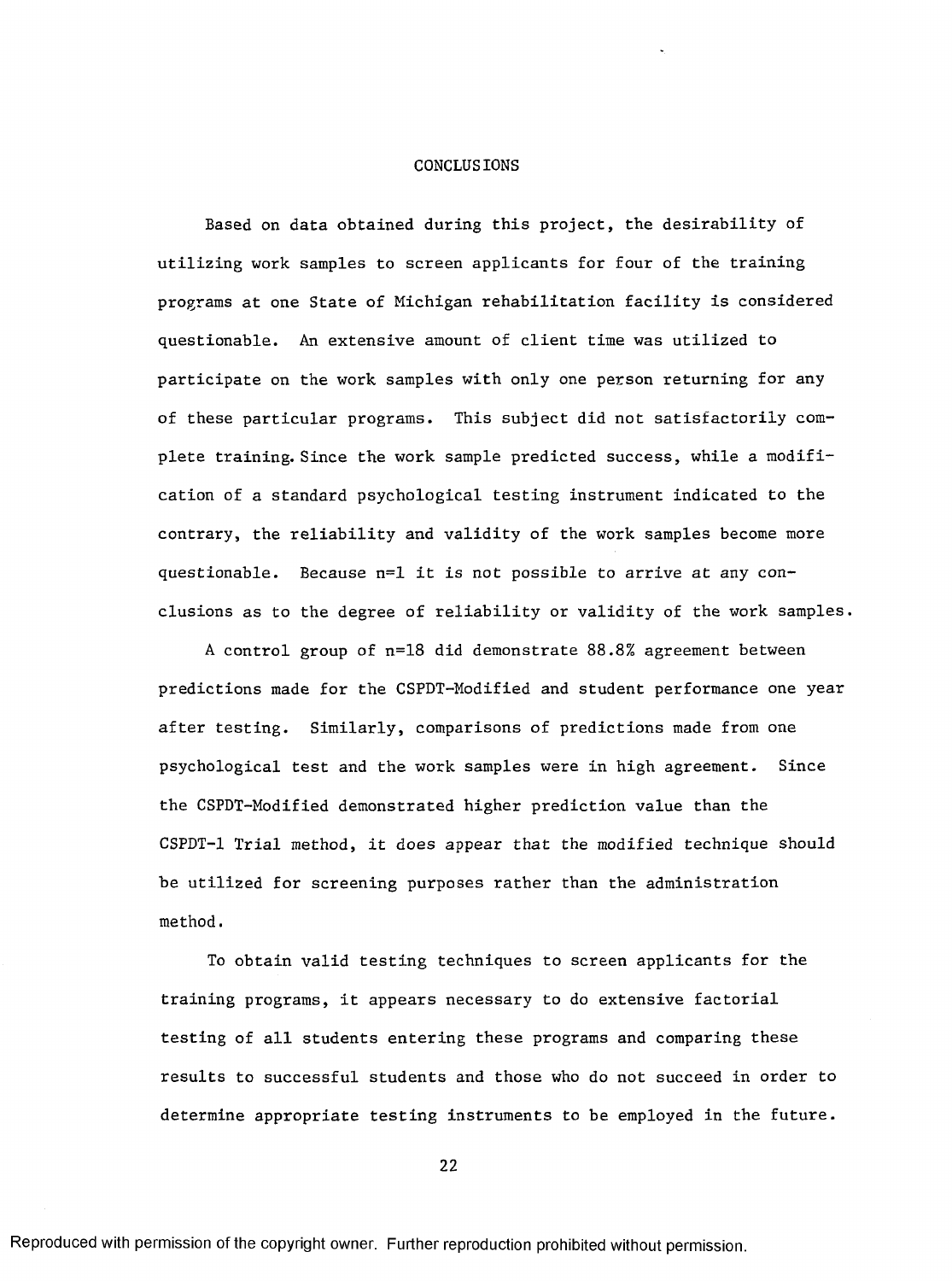For reliability and validity purposes, it also appears crucial that objective rating instruments be used. Since this type of screening would take less time, much of the anxiety exhibited during work sample testing could be reduced since only persons expected to have a reasonable chance of success would participate on work samples which were matched to the client's skills and interests. Factorial testing also would have the advantage of providing specific information to be utilized in prescribing remediation necessary where an individual has interests but lacks skill(s).

When work samples are used, designers and administrators of these instruments must bear the burden of proof that the tests truly are reliable and valid. The current work samples did not meet these criteria nor did they have objective ratings. Failure to meet these qualifications can result in discrimination by the raters utilizing these tests which the results in further violations of court rulings and legislative actions to safeguard applicants and to promote effective rehabilitation programs.